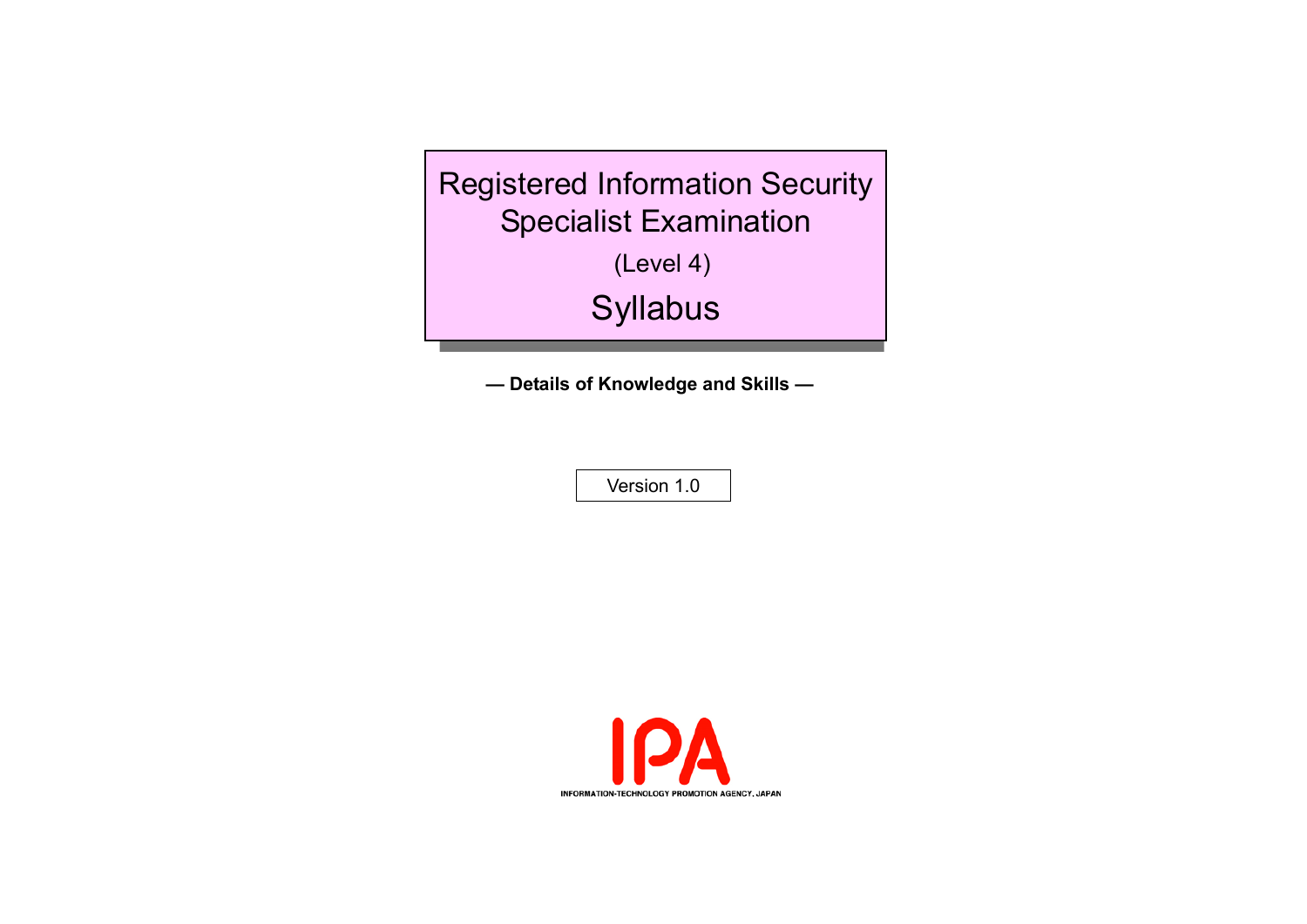Corporate names or product names used in this syllabus are trademarks or registered trademarks of each company or organization. ® and TM are not used in the syllabus.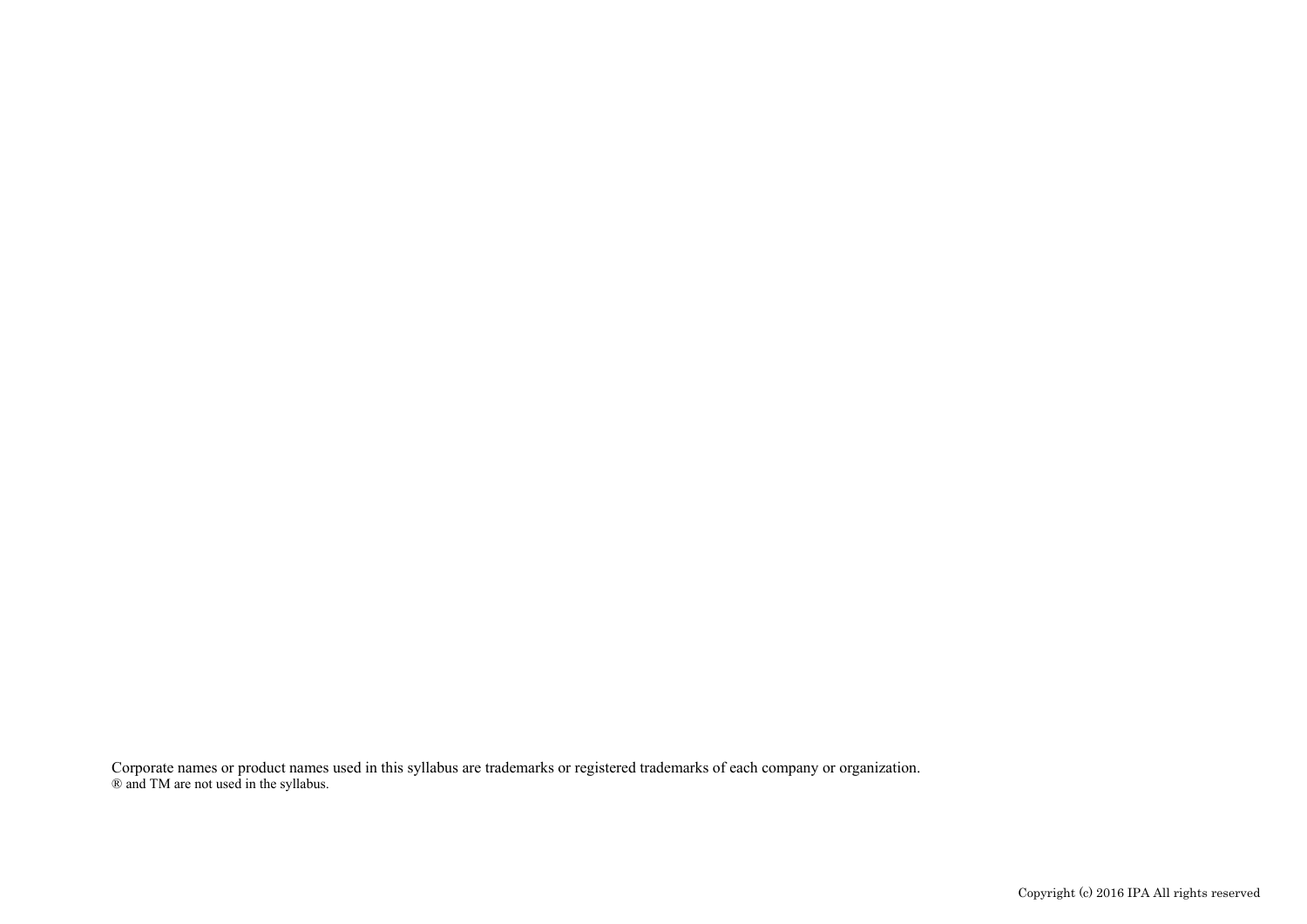| Major category                                                         | Minor category                                                                     | Outline                                                                                                                                                                                                                                                                                                                                                                                                     | Required knowledge                                                                                                                                                                                                                                                                                                                                                                                                                                                                                                                                                                     | <b>Required skills</b>                                                                                                                                                                                                                                                                                                                                                                                                                                                                                                                                                                  |
|------------------------------------------------------------------------|------------------------------------------------------------------------------------|-------------------------------------------------------------------------------------------------------------------------------------------------------------------------------------------------------------------------------------------------------------------------------------------------------------------------------------------------------------------------------------------------------------|----------------------------------------------------------------------------------------------------------------------------------------------------------------------------------------------------------------------------------------------------------------------------------------------------------------------------------------------------------------------------------------------------------------------------------------------------------------------------------------------------------------------------------------------------------------------------------------|-----------------------------------------------------------------------------------------------------------------------------------------------------------------------------------------------------------------------------------------------------------------------------------------------------------------------------------------------------------------------------------------------------------------------------------------------------------------------------------------------------------------------------------------------------------------------------------------|
| Vulnerability<br>and Threat<br>Analyses of an<br>Information<br>System | 1-1 Evaluation of<br>information<br>assets                                         | Analyze the development target system,<br>organize information assets (system, data,<br>human resource, document, etc.) to be<br>included in risk identification, and clarify the<br>value of the information assets from the<br>viewpoint of information security<br>(confidentiality, integrity, availability, and<br>effect on system operation) through detailed<br>document reviews and interviews etc | Techniques, procedures, and practices for<br>information collection<br>Related laws (Act on the Prohibition of<br>Unauthorized Computer Access, Act on<br>Regulation of Transmission of Specified<br>Electronic Mail, Act on the Protection of<br>Personal Information, Act on Electronic<br>Signatures and Certification Business,<br>Basic Act on Cybersecurity, etc.),<br>standards, guidelines, etc.<br>Organizational IT assets<br>Organizational information systems and<br>network configurations<br>Evaluation and quantification techniques<br>for IT assets<br>Documentation | Defining the aim and scope of the research<br>Paying attention to the details of<br>organizational IT assets<br>Understanding the flow of IT assets within<br>the organization<br>Rationally organizing IT assets<br>$\bullet$                                                                                                                                                                                                                                                                                                                                                          |
|                                                                        | 1-2 Identification<br>of risks<br>(detection of<br>vulnerabilities<br>and threats) | For the development target system, analyze<br>information with regard to risk factors<br>(vulnerabilities, threats, etc.) to information<br>assets, and identify risks that may potentially<br>have a serious impact on the system and risks<br>that cause indefinite losses.                                                                                                                               | Techniques, procedures, and practices for<br>information collection<br>Incidents and accidents involving IT<br>assets<br>Factors and evaluation of risks<br>Architectures, technology and operations,<br>hardware, and software of information<br>systems and networks<br>IT assets<br>New platform (cloud, virtualization,<br>mobile, embedded systems, web<br>technology)                                                                                                                                                                                                            | Estimating and evaluating an amount of<br>loss of IT assets (including values of lost<br>assets, cost for investigating the cause, cost<br>for restoration, and cost for social<br>explanation)<br>Defining the aim and scope of the research<br>Thoroughly listing risks related to<br>organizational IT assets<br>Rationally organizing the association<br>between IT assets and risks<br>Collecting information continuously<br>Rationally identifying vulnerabilities and<br>threats<br>Rationally identifying risk factors<br>(vulnerabilities and threats) in the new<br>platform |
|                                                                        | 1-3 Calculation of<br>risks                                                        | Calculate the degree of each risk by<br>quantitatively and qualitatively calculating the<br>probability of occurrence of each risk as well<br>as the scale of the influence upon occurrence.                                                                                                                                                                                                                | Empirical data on the probability of risk<br>occurrence<br>Probabilities and statistics<br>Calculation of security measure costs                                                                                                                                                                                                                                                                                                                                                                                                                                                       | Estimating and evaluating an amount of<br>loss of IT assets (including values of lost<br>assets, cost for investigating the cause, cost<br>for restoration, and cost for social<br>explanation)<br>Defining the aim and scope of the research<br>Collecting information continuously                                                                                                                                                                                                                                                                                                    |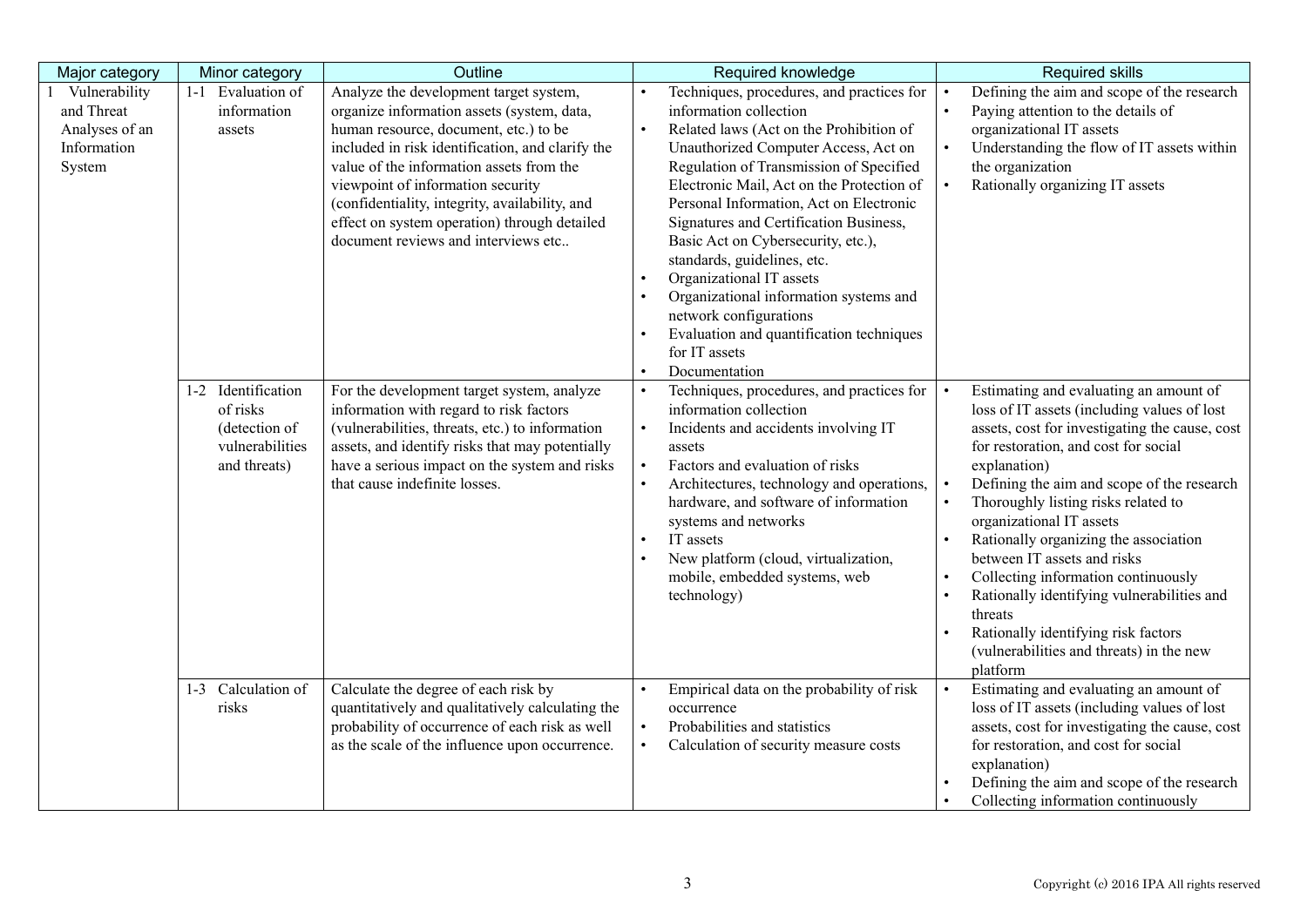| Major category | Minor category          | <b>Outline</b>                                      | Required knowledge                        | <b>Required skills</b>              |
|----------------|-------------------------|-----------------------------------------------------|-------------------------------------------|-------------------------------------|
|                | 1-4 Evaluation of       | Create a risk acceptance standard <sup>1)</sup> for | Security measure costs                    | Creating a risk acceptance standard |
|                | risks                   | determining whether additional                      | Risk acceptance standard                  | Prioritizing countermeasures        |
|                |                         | countermeasures are required for each of the        |                                           |                                     |
|                |                         | identified risks. Then, evaluate the calculated     |                                           |                                     |
|                |                         | degree of risk against the risk acceptance          |                                           |                                     |
|                |                         | standard, and clarify and prioritize the risks      |                                           |                                     |
|                |                         | that require additional countermeasures.            |                                           |                                     |
|                | Selection of<br>$1 - 5$ | Risk countermeasures include risk avoidance,        | Risk countermeasures                      | Thoroughly listing risks related to |
|                | countermeasur           | risk transfer, risk optimization, and risk          | Architectures, hardware, software, and    | organizational IT assets            |
|                | es against risks        | retention. Depending on the type of risk,           | operations of information systems and     | Rationally organizing risks and     |
|                |                         | develop and combine appropriate                     | networks                                  | countermeasures                     |
|                |                         | countermeasures in accordance with the              | Techniques, procedures, and practices for | Analyzing the research results      |
|                |                         | organization's information security policy.         | information collection                    |                                     |
|                |                         | Also consider control means for abnormal            |                                           |                                     |
|                |                         | situations such as emergencies and disasters.       |                                           |                                     |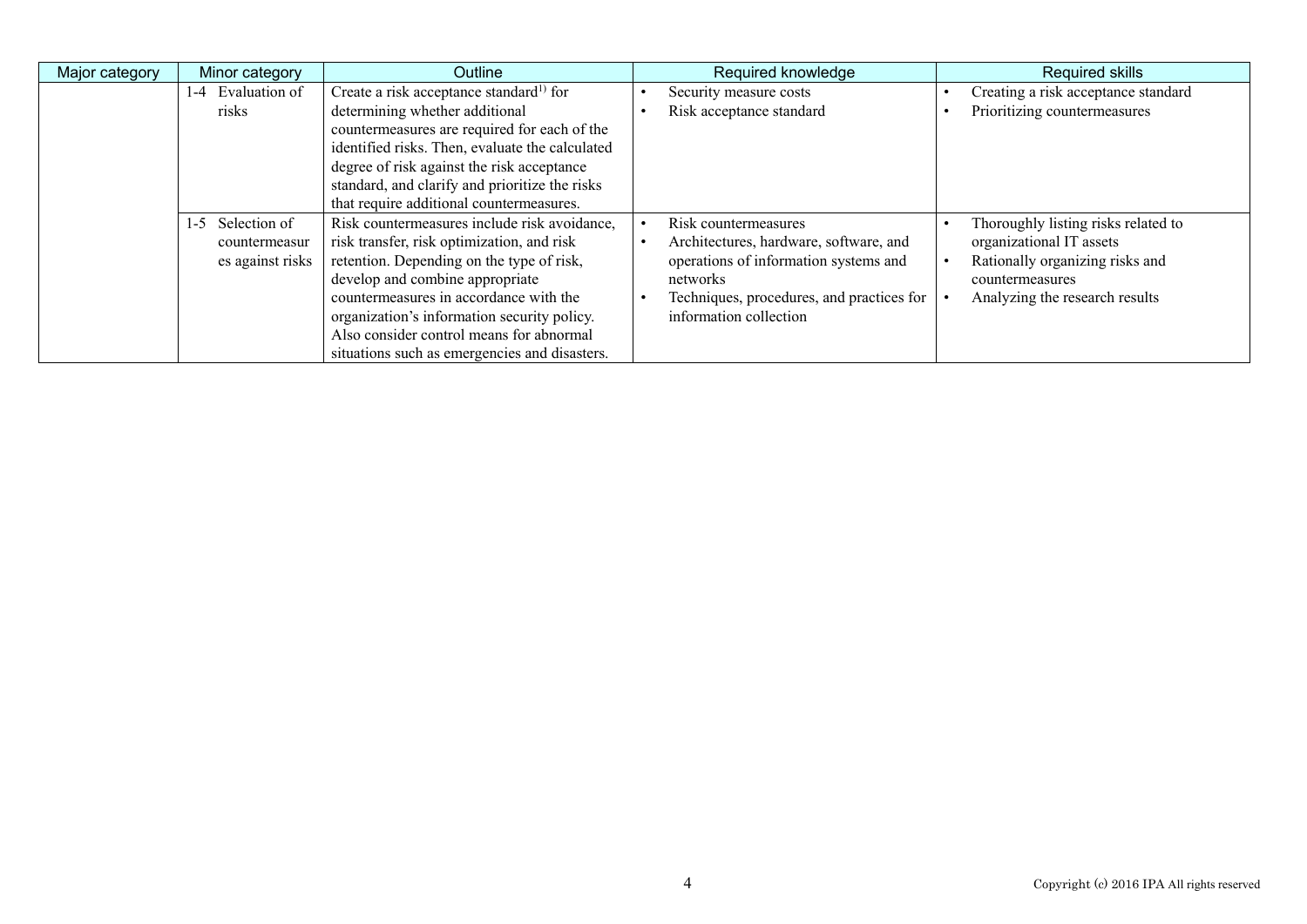| Major category | Minor category     | Outline                                         | Required knowledge                       | Required skills                             |
|----------------|--------------------|-------------------------------------------------|------------------------------------------|---------------------------------------------|
| 2 Defining of  | 2-1 Collection and | Clarify the security requirements by analyzing  | Business contents and terms              | Practicing techniques and procedures for    |
| Security       | analysis of        | demands based on the organization's             | Information collection methods           | information collection                      |
| Requirements   | information for    | information security policy, problems with the  | Business analysis techniques             | Determining the goal and scope of research  |
|                | defining the       | current system, and new demands. While          | Modeling techniques                      | Clarifying demands and restrictions         |
|                | security           | doing so, select a scope of research, conduct a | System engineering                       | Modeling and analyzing business             |
|                | requirements       | research, summarize the research result,        | Hardware                                 | operations                                  |
|                |                    | summarize the need for security measures,       | Software                                 | Categorizing needs, prerequisites, and      |
|                |                    | summarize prerequisites and restrictions,       | Networking:                              | restrictions for computerization            |
|                |                    | summarize the general business flow, and        | • Protocols                              | Analyzing application systems               |
|                |                    | investigate solutions and scope of              | Topologies                               | Assessing whether an information system     |
|                |                    | computerization.                                | • Routing                                | can solve a problem                         |
|                |                    |                                                 | Operations management                    | Accurately identifying security problems    |
|                |                    |                                                 | Databases                                | Analyzing network architectures             |
|                |                    |                                                 | Security:                                | Collecting cases, accidents, and technology |
|                |                    |                                                 | Password and account management          | trends with respect to security, and        |
|                |                    |                                                 | Cryptography technology,                 | analyzing the degrees of influence          |
|                |                    |                                                 | authentication technology, digital       |                                             |
|                |                    |                                                 | signature technology, and PKI            |                                             |
|                |                    |                                                 | Malware (computer virus, spyware,        |                                             |
|                |                    |                                                 | bot, worm, malicious adware, crack       |                                             |
|                |                    |                                                 | tool, etc.) countermeasures              |                                             |
|                |                    |                                                 | Application security measures            |                                             |
|                |                    |                                                 | Database security measures               |                                             |
|                |                    |                                                 | Network security measures                |                                             |
|                |                    |                                                 | System security measures                 |                                             |
|                |                    |                                                 | Physical security measures               |                                             |
|                |                    |                                                 | Log management                           |                                             |
|                |                    |                                                 | Access control                           |                                             |
|                |                    |                                                 | Privilege minimization                   |                                             |
|                |                    |                                                 | Attack techniques (spoofing, tapping,    |                                             |
|                |                    |                                                 | falsification, SQL injection, cross site |                                             |
|                |                    |                                                 | scripting, DoS/DDoS attacks,             |                                             |
|                |                    |                                                 | phishing, social engineering, targeted   |                                             |
|                |                    |                                                 | attack, ransomware, etc.)                |                                             |
|                |                    |                                                 | Information security economics           |                                             |
|                |                    |                                                 | Trends of IT (including IoT, big data,   |                                             |
|                |                    |                                                 | AI, etc.)                                |                                             |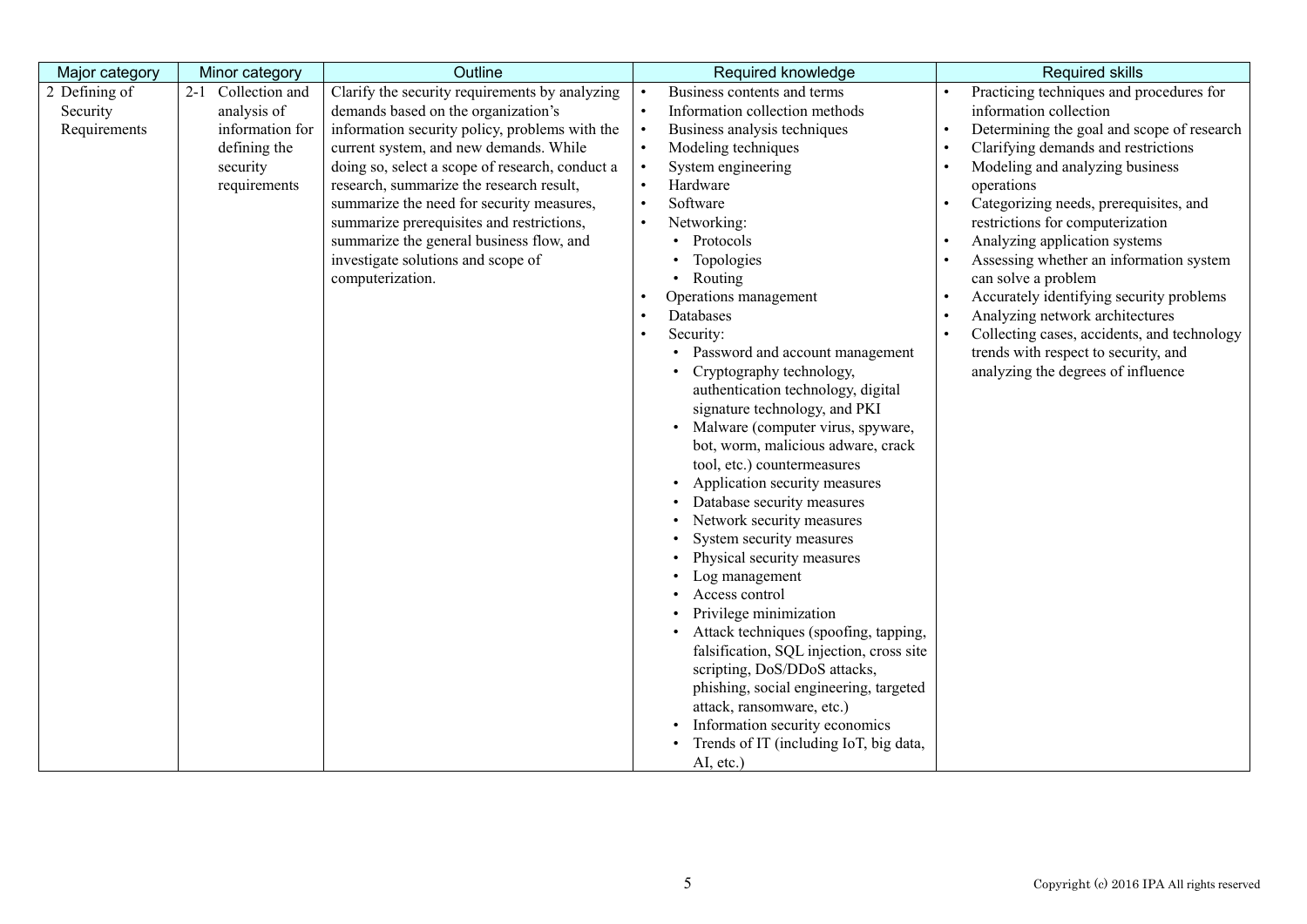| Major category | Minor category                                   | Outline                                                                                                                                                                                                          | Required knowledge                                                                                                                                                                                                                                                                                                                                                                                                                                                                                                                                                                                                                                                                                                                                                                                                                                                                                                                                                                                                    | <b>Required skills</b>                                                                                                                                                                                                                                                                                                                                                                                                                                                                                                                                                                                                                                                                                                                                                                                                   |
|----------------|--------------------------------------------------|------------------------------------------------------------------------------------------------------------------------------------------------------------------------------------------------------------------|-----------------------------------------------------------------------------------------------------------------------------------------------------------------------------------------------------------------------------------------------------------------------------------------------------------------------------------------------------------------------------------------------------------------------------------------------------------------------------------------------------------------------------------------------------------------------------------------------------------------------------------------------------------------------------------------------------------------------------------------------------------------------------------------------------------------------------------------------------------------------------------------------------------------------------------------------------------------------------------------------------------------------|--------------------------------------------------------------------------------------------------------------------------------------------------------------------------------------------------------------------------------------------------------------------------------------------------------------------------------------------------------------------------------------------------------------------------------------------------------------------------------------------------------------------------------------------------------------------------------------------------------------------------------------------------------------------------------------------------------------------------------------------------------------------------------------------------------------------------|
|                | 2-2 Designing of<br>the security<br>architecture | Design an entire structure of the related<br>hardware, software, network, and operations<br>management as a security architecture to<br>implement the security requirements of the<br>development target system. | Hardware (including virtualization<br>technology)<br>Software (including cloud technology)<br>$\bullet$<br>Networking:<br>$\bullet$<br>• Protocols<br>Topologies<br>• Routing<br>Operations management<br>Databases<br>Security:<br>• Password and account management<br>Cryptography technology,<br>authentication technology, digital<br>signature technology, and PKI<br>Malware (computer virus, spyware,<br>bot, worm, malicious adware, crack<br>tool, etc.) countermeasures<br>Application security measures<br>Database security measures<br>Network security measures<br>System security measures<br>Physical security measures<br>Log management<br>Access control<br>Privilege minimization<br>Attack techniques (spoofing, tapping,<br>falsification, SQL injection, cross site<br>scripting, DoS/DDoS attacks,<br>phishing, social engineering, targeted<br>attack, ransomware, etc.)<br>ISO/IEC 15408 (JIS X 5070)<br>Reliability design<br>Documentation of implementation<br>methods and requirements | Proposing a single information system that<br>integrates security technologies for<br>cryptography, authentication, digital<br>signature, and the like from a consistent<br>perspective<br>Deriving hardware/software-related<br>security requirements from the information<br>security measures criteria<br>Applying appropriate physical security<br>measures according to the results of an IT<br>asset evaluation conducted during risk<br>analysis<br>Integrating the information system to allow<br>physical isolation of important IT assets<br>Deriving network design requirements<br>$\bullet$<br>from the security system design<br>requirements<br>Selecting security products for<br>implementing security systems<br>Selecting appropriate security products,<br>with consideration for cost-effectiveness |
|                |                                                  |                                                                                                                                                                                                                  | Security-related standardization                                                                                                                                                                                                                                                                                                                                                                                                                                                                                                                                                                                                                                                                                                                                                                                                                                                                                                                                                                                      |                                                                                                                                                                                                                                                                                                                                                                                                                                                                                                                                                                                                                                                                                                                                                                                                                          |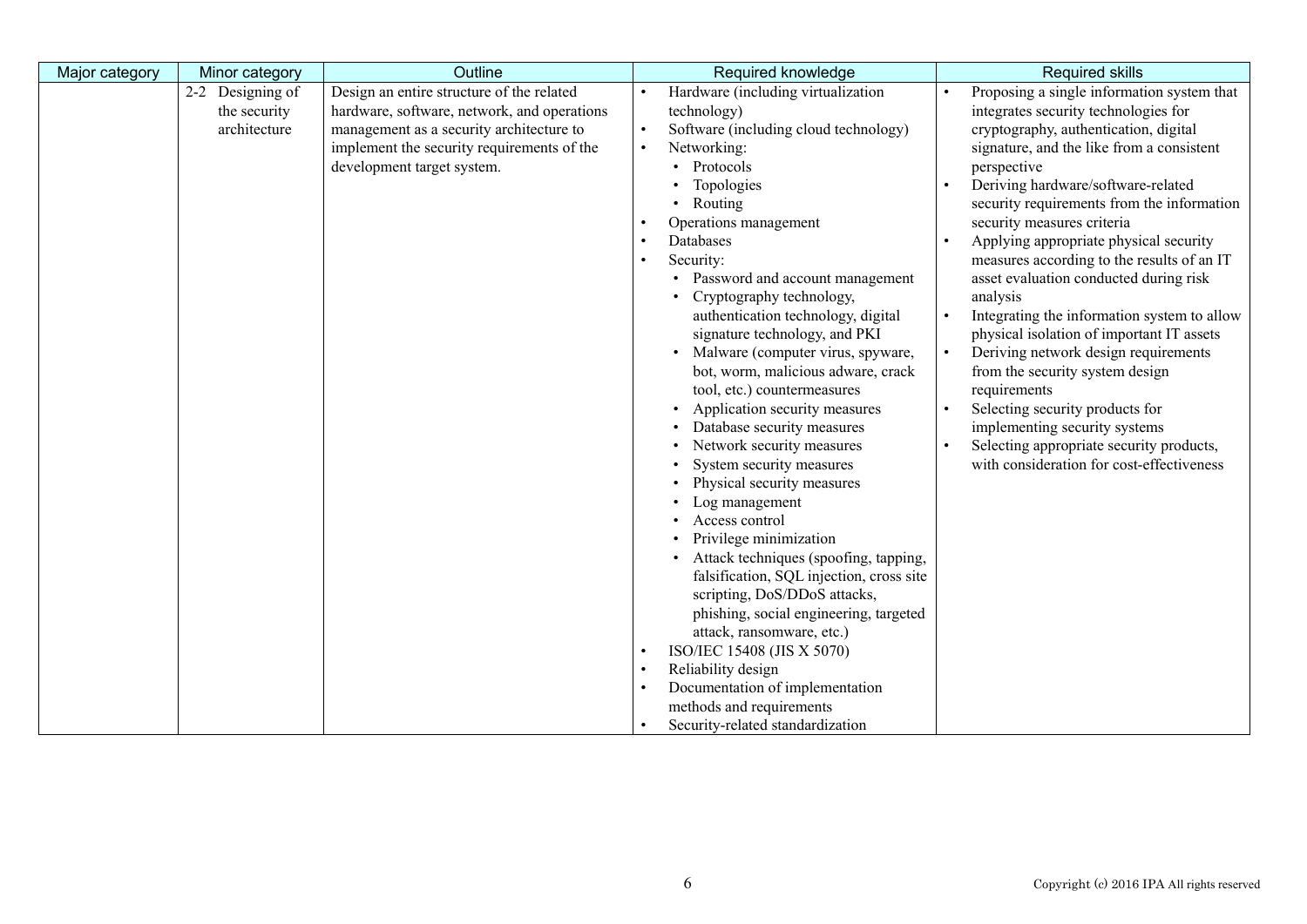| Major category | Minor category      | Outline                                          | Required knowledge                                 | <b>Required skills</b>                     |
|----------------|---------------------|--------------------------------------------------|----------------------------------------------------|--------------------------------------------|
|                | 2-3 Defining of the | Define the security requirements for the         | Functions and operation of information             | Correlating system requirements with       |
|                | security            | development target system according to           | systems                                            | security requirements                      |
|                | requirements        | problems with the development target system      | Development processes and development<br>$\bullet$ | Deriving system requirements for           |
|                |                     | and new demands, focusing on                     | technologies                                       | authentication and privileges from the     |
|                |                     | countermeasures for high-priority risks          | Software quality requirements                      | information security measures criteria     |
|                |                     | identified through analysis of vulnerabilities   | Quality assurance                                  | Logically defining security requirements   |
|                |                     | and threats. For example, if the development     | Security technologies                              | while maintaining the consistency of       |
|                |                     | target system is a network system, deployment    | Software testing                                   | relationships between authentication and   |
|                |                     | of security measures, such as firewalls and      | Development environments for                       | privileges                                 |
|                |                     | intrusion detection devices, may be required. If | middleware, tools, programming                     | Translating user demands into security     |
|                |                     | the development target system is a business      | languages, etc.                                    | requirements                               |
|                |                     | application, security requirements such as a     | Cost estimation                                    | Identifying contradictory demands and      |
|                |                     | user authentication feature or an access control | Databases                                          | presenting comprehensive solutions         |
|                |                     | feature based on privilege definitions may be    | Networks                                           | Applying effective technologies to fulfill |
|                |                     | included.                                        | Operations management                              | requirements                               |
|                |                     |                                                  | Construction purpose of information                | Analyzing the importance of data           |
|                |                     |                                                  | systems                                            | Analyzing the correctness and consistency  |
|                |                     |                                                  | Basic functions of information systems             | of information                             |
|                |                     |                                                  | Prototyping of information systems                 | Selecting efficient testing techniques     |
|                |                     |                                                  | Techniques for information system tests            | Designing effective prototypes             |
|                |                     |                                                  | Migration of information systems                   |                                            |
|                |                     |                                                  | Operations and maintenance of                      |                                            |
|                |                     |                                                  | information systems                                |                                            |
|                | 2-4 Preparation of  | Define the following items with respect to       | System development environments and                | Describing priority matters explicitly     |
|                | the security        | security measures for implementing the           | system operational environments                    |                                            |
|                | requirements        | determined security requirements and             | Matters and notes to be included in the            |                                            |
|                | definition          | document them for presentation as the security   | system requirements definition document            |                                            |
|                | document            | requirements definition documents:               |                                                    |                                            |
|                |                     | • Aim and scope of security measures             |                                                    |                                            |
|                |                     | Security functions and performances              |                                                    |                                            |
|                |                     | Demands for business operations, the             |                                                    |                                            |
|                |                     | organization, and users                          |                                                    |                                            |
|                |                     | Investigate the creation of requirements for the |                                                    |                                            |
|                |                     | hardware, software, network, and operations      |                                                    |                                            |
|                |                     | management as necessary.                         |                                                    |                                            |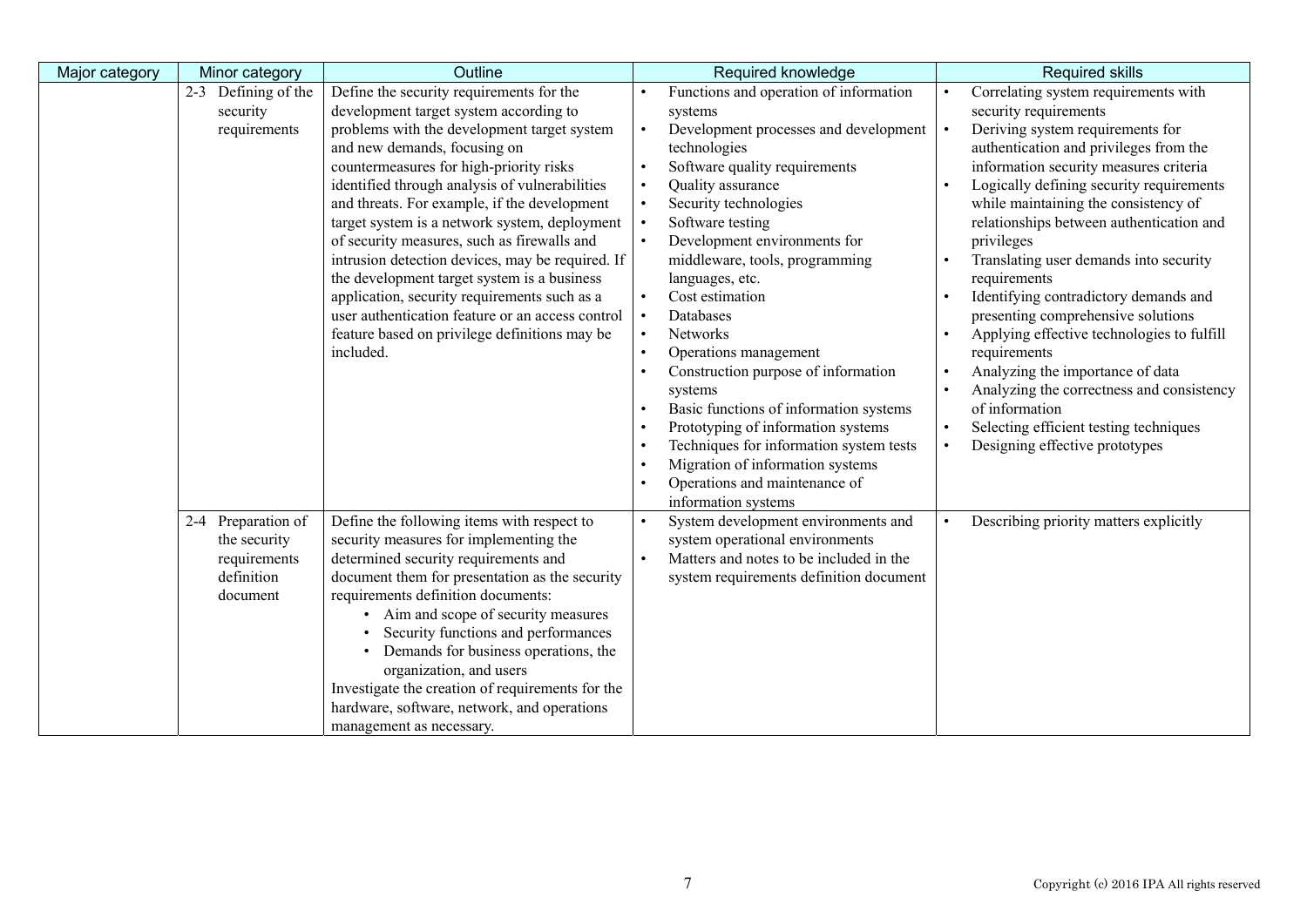| Major category | Minor category                                                         | Outline                                                                                                                                                                                     | Required knowledge                                                                                                                              | Required skills                                                                                                                      |
|----------------|------------------------------------------------------------------------|---------------------------------------------------------------------------------------------------------------------------------------------------------------------------------------------|-------------------------------------------------------------------------------------------------------------------------------------------------|--------------------------------------------------------------------------------------------------------------------------------------|
|                | Evaluation and<br>$2 - 5$<br>review of the<br>security<br>requirements | Together with the system designers, review the<br>security requirements definition document<br>from the perspective of consistency with users'<br>demands on the development target system, | How to proceed with review<br>System development environments and<br>system operational environments<br>Matters and notes to be included in the | Selecting communication methods<br>appropriate for the system requirements<br>definition review<br>Appropriately evaluating opposing |
|                | definition<br>document                                                 | feasibility of system design, testing plans,<br>feasibility of operations and maintenance, and<br>compliance with the organization's<br>information security policy.                        | system requirements definition document                                                                                                         | opinions<br>Clarifying problems and finding solutions                                                                                |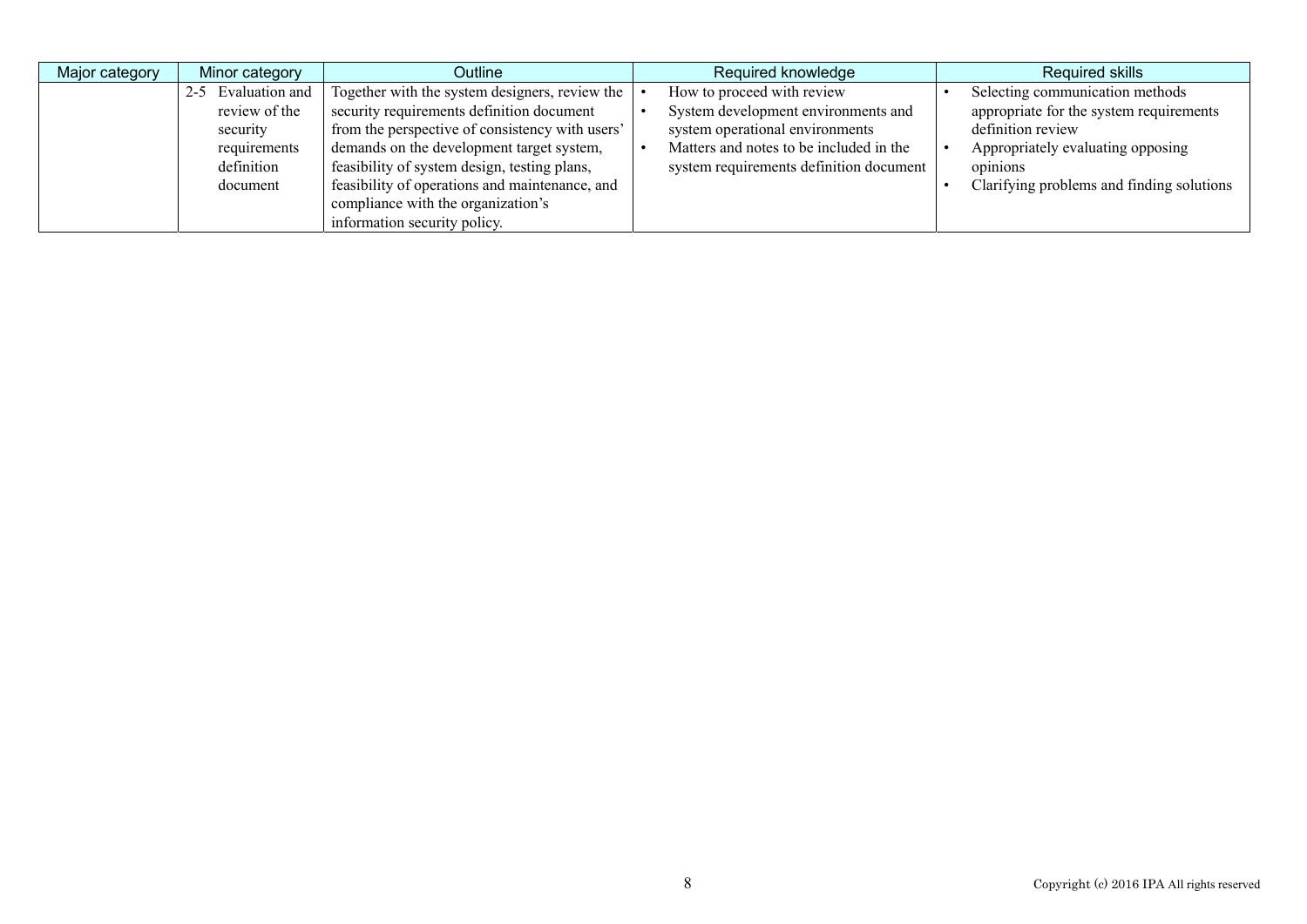| Major category | Minor category    | Outline                                            | Required knowledge                       | <b>Required skills</b>                               |
|----------------|-------------------|----------------------------------------------------|------------------------------------------|------------------------------------------------------|
| 3 Design of    | 3-1 Determination | Investigate implementation methods for             | Hardware                                 | Documenting the system architecture                  |
| Security       | and evaluation    | security functions of each of hardware,            | Software                                 | accurately                                           |
| Functions      | of the security   | software, network, and operations management       | Networking:                              | Evaluating each computerization plan                 |
|                | function method   | as part of the architecture for fulfilling the     | Protocols                                | candidate and explaining them to persons             |
|                |                   | security requirements. Document the methods        | Topologies<br>$\bullet$                  | concerned                                            |
|                |                   | into the security implementation method            | • Routing                                | Identifying core requirements for the                |
|                |                   | specifications by collaborating with the system    | Operations management                    | system architecture                                  |
|                |                   | designers to review the document from the          | Databases                                | Selecting technologies with consideration            |
|                |                   | perspective of consistency with user needs on      | Security:                                | for cost-effectiveness                               |
|                |                   | the development target system, feasibility of      | Password and account management          | Allocating system requirements in<br>$\bullet$       |
|                |                   | system design, testing plans, and feasibility of   | Cryptography technology,                 | accordance with a consistent criteria                |
|                |                   | operations and maintenance. Finally, integrate     | authentication technology, digital       | Interpreting system requirements and                 |
|                |                   | the specifications into the specifications for the | signature technology, and PKI            | associating them with the system                     |
|                |                   | entire system as the design specifications for     | Malware (computer virus, spyware,        | architecture                                         |
|                |                   | security implementation method.                    | bot, worm, malicious adware, crack       | $\bullet$<br>Analyzing and constructing the logical  |
|                |                   |                                                    | tool, etc.) countermeasures              | consistency of an information system                 |
|                |                   |                                                    | Application security measures            | Understanding and resolving the core of              |
|                |                   |                                                    | Database security measures               | problems                                             |
|                |                   |                                                    | Network security measures                | Documenting software requirements                    |
|                |                   |                                                    | System security measures                 | accurately                                           |
|                |                   |                                                    | Physical security measures               | Clarifying the conditions of use for                 |
|                |                   |                                                    | Log management                           | software                                             |
|                |                   |                                                    | Access control                           | Understanding user demands accurately                |
|                |                   |                                                    | Privilege minimization                   | and reflecting them on the system                    |
|                |                   |                                                    | Attack techniques (spoofing, tapping,    | Understanding business operations                    |
|                |                   |                                                    | falsification, SQL injection, cross site | Understanding requirements for business<br>$\bullet$ |
|                |                   |                                                    | scripting, DoS/DDoS attacks,             | operations                                           |
|                |                   |                                                    | phishing, social engineering, targeted   | Simulating operations and maintenance                |
|                |                   |                                                    | attack, ransomware, etc.)                | Analyzing threats and selecting<br>$\bullet$         |
|                |                   |                                                    | System architecture design concepts and  | countermeasures                                      |
|                |                   |                                                    | technologies                             | Summarizing the required network                     |
|                |                   |                                                    | System architecture design document      | configuration                                        |
|                |                   |                                                    | contents                                 | Interpreting system requirements and                 |
|                |                   |                                                    | Operations and maintenance               | system design, and associating them with             |
|                |                   |                                                    | Review methods (peer review,             | software requirements                                |
|                |                   |                                                    | walk-through review, inspection, etc.)   |                                                      |
|                |                   |                                                    | Performance prediction                   |                                                      |
|                |                   |                                                    | Testing techniques                       |                                                      |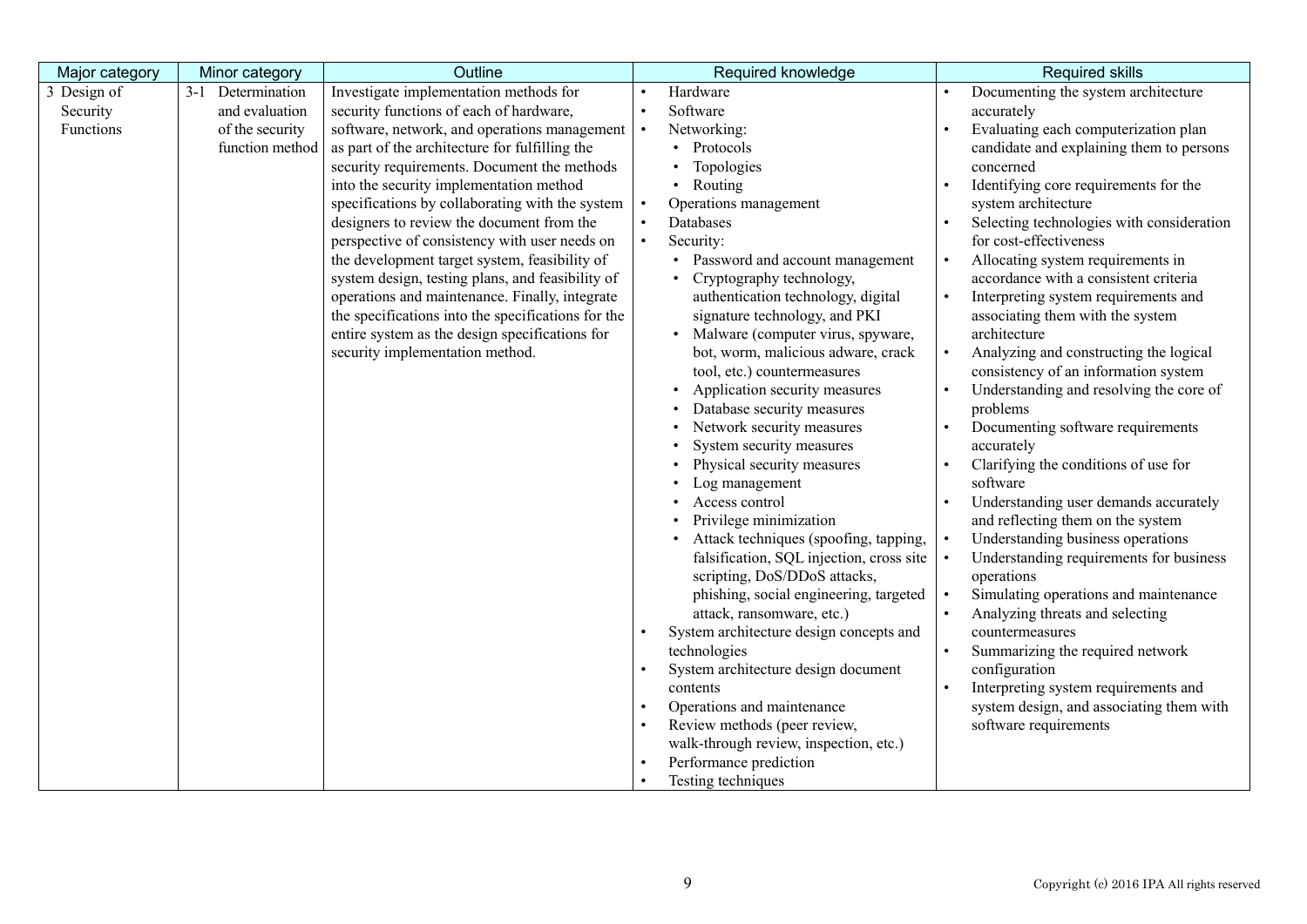| Major category                                           | Minor category                                                                 | Outline                                                                                                                                                                                                                                                                                                                                                                            | Required knowledge                                                                                                                                                                                                                                                                                                                                                                                                                                                                                                                                                                                                  | <b>Required skills</b>                                                                                                                                                                                                                                                                                                                                                                                                                                                                                                                                                                                             |
|----------------------------------------------------------|--------------------------------------------------------------------------------|------------------------------------------------------------------------------------------------------------------------------------------------------------------------------------------------------------------------------------------------------------------------------------------------------------------------------------------------------------------------------------|---------------------------------------------------------------------------------------------------------------------------------------------------------------------------------------------------------------------------------------------------------------------------------------------------------------------------------------------------------------------------------------------------------------------------------------------------------------------------------------------------------------------------------------------------------------------------------------------------------------------|--------------------------------------------------------------------------------------------------------------------------------------------------------------------------------------------------------------------------------------------------------------------------------------------------------------------------------------------------------------------------------------------------------------------------------------------------------------------------------------------------------------------------------------------------------------------------------------------------------------------|
|                                                          | 3-2 Design of<br>security<br>implementation                                    | Design functions required to realize the<br>security requirements definitions for each of<br>the following: hardware, software, network,<br>and operations management. Also prepare a<br>work plan for security implementation, and<br>review it in collaboration with other system<br>designers.                                                                                  | Software design techniques<br>Available platforms<br>Structured designs<br>Object-oriented design techniques<br>Information system configurations<br>Algorithms<br>Software detailed design<br>Accurate documentation of program<br>logics<br>CASE tools and integrated development<br>environment<br>Programming languages<br>Review methods (peer review,<br>walk-through review, inspection, etc.)                                                                                                                                                                                                               | Understanding the contents of the system<br>specifications and partitioning the<br>subsystems into components<br>Designing consistent interfaces between<br>components<br>Achieving the required quality<br>Realizing a structure with expandability,<br>versatility, reliability, etc.<br>Designing software components in<br>accordance with the system specifications<br>Organizing matters to be discussed and<br>summarizing them into detailed<br>specifications<br>Selecting the most appropriate design<br>technique<br>Selecting a development environment most<br>appropriate for the information system |
|                                                          | 3-3 Preparation of<br>the security<br>implementation<br>test<br>specifications | Based on the test requirements, prepare<br>component test specifications and unit test<br>specifications for the software, and connection<br>test specifications for the network, etc.                                                                                                                                                                                             | Designing of unit test specifications<br>Test tools<br>Development processes<br>Operational environments<br>Programming languages<br>Implementation environments                                                                                                                                                                                                                                                                                                                                                                                                                                                    | Preparing a unit test plan<br>Preparing a component test plan<br>Preparing a system test plan                                                                                                                                                                                                                                                                                                                                                                                                                                                                                                                      |
| 4 Implementation<br>and Test of<br>Security<br>Functions | Implementation<br>$4-1$<br>of security<br>functions                            | Implement security functions for each of the<br>following: hardware, software, network, and<br>operations management. Secure programming<br>techniques are required for software<br>implementation. For network implementation,<br>investigate deployment of security measures,<br>such as firewalls, intrusion detection systems,<br>authentication VLAN, and quarantine network. | Code development methodologies<br>SQL programming<br>Program quality factors such as<br>readability, efficiency, and ease of<br>maintenance<br>Selection of programming languages<br>suitable for the development of the target<br>application system<br>Reuse of existing components<br>Object-oriented design techniques<br>Review methods (peer review,<br>walk-through review, inspection, etc.)<br>Secure programming (programming<br>languages, web application development,<br>software vulnerability countermeasure<br>technologies, etc.)<br>Network protocols, topology, routing,<br>and network hardware | Clarifying the programming guideline<br>according to the detailed specifications<br>Documenting processing details concisely<br>Creating and comparatively evaluating<br>alternative codes for a complicated and<br>difficult logic<br>Understanding the organization and<br>hierarchy of information systems<br>Implementing the required software quality<br>Realizing a program structure with<br>expandability, versatility, reliability, etc.                                                                                                                                                                 |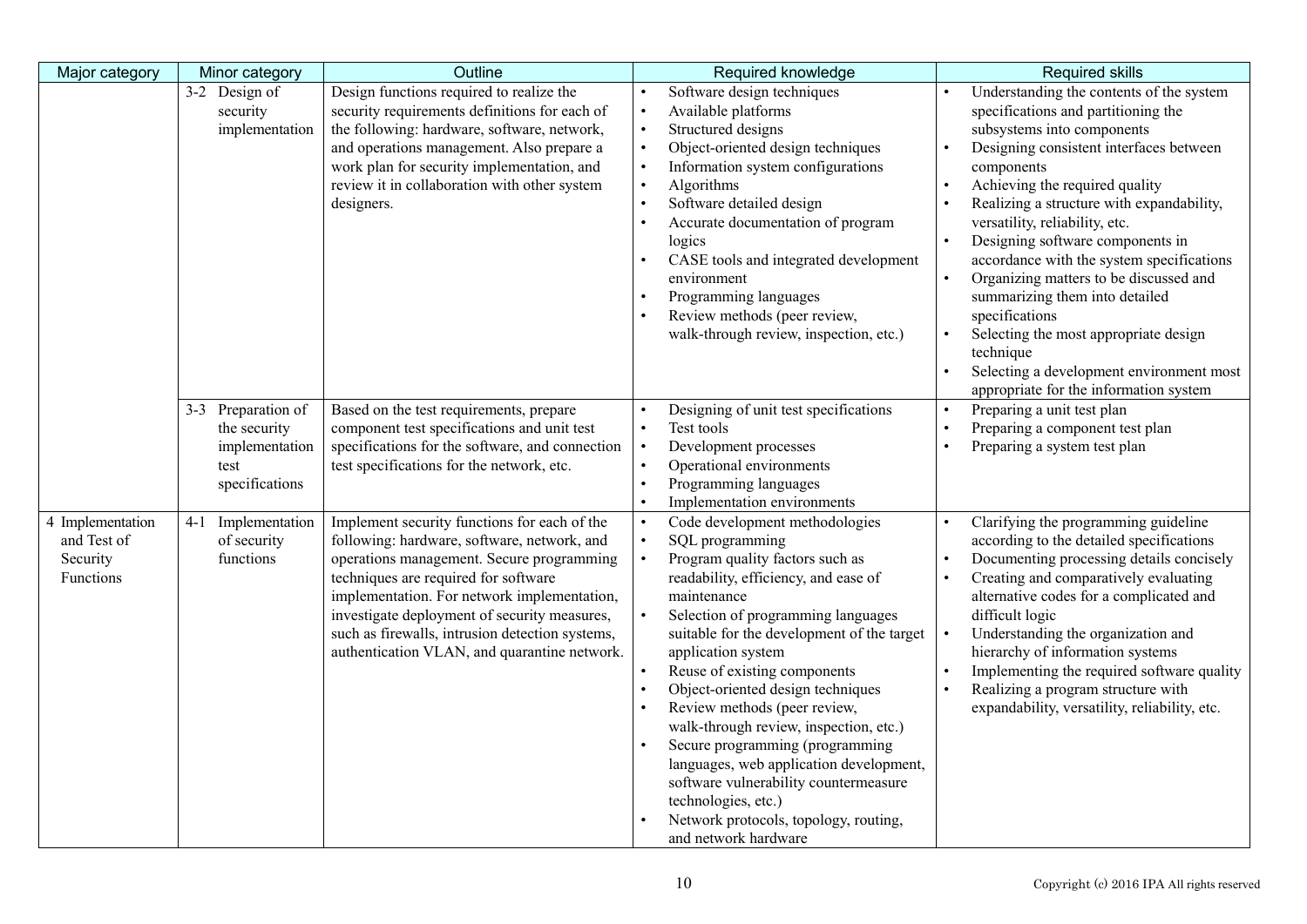| Major category                                                           | Minor category                                                                                                 | Outline                                                                                                                                                                                                                                                                                                 | Required knowledge                                                                                                                                                                                                                                                                                                                                                                                                                                                                                                                                                                                                       | <b>Required skills</b>                                                                                                                                                                                                                                                                                                                                                                                                                                                                                                                        |
|--------------------------------------------------------------------------|----------------------------------------------------------------------------------------------------------------|---------------------------------------------------------------------------------------------------------------------------------------------------------------------------------------------------------------------------------------------------------------------------------------------------------|--------------------------------------------------------------------------------------------------------------------------------------------------------------------------------------------------------------------------------------------------------------------------------------------------------------------------------------------------------------------------------------------------------------------------------------------------------------------------------------------------------------------------------------------------------------------------------------------------------------------------|-----------------------------------------------------------------------------------------------------------------------------------------------------------------------------------------------------------------------------------------------------------------------------------------------------------------------------------------------------------------------------------------------------------------------------------------------------------------------------------------------------------------------------------------------|
|                                                                          | 4-2 Support for<br>system tests                                                                                | Conduct unit and component tests for the<br>security functions to be developed, and support<br>the system test. Also conduct vulnerability and<br>security penetration testing for the<br>development target system.                                                                                    | Unit test procedures<br>Component test procedures<br>System requirements test procedures<br>System test procedures<br>Techniques for confirming that software<br>is implemented as defined in the<br>specifications<br>Techniques for confirming that an<br>information system is implemented as<br>defined in the specifications<br>Iterative test processes<br>Error analysis and resolution processes<br>Attack techniques and vulnerabilities<br>used to perform security penetration<br>testing<br>Knowledge for security evaluation<br>testing (white box, black box, penetration<br>test, malware analysis, etc.) | Identifying, resolving, and correcting<br>malfunctions and failures<br>Investigating, analyzing, and proposing<br>$\bullet$<br>solutions for situations<br>Understanding the architecture and<br>$\bullet$<br>hierarchy of information systems<br>Systematically organizing processes and<br>results, and documenting them as detailed<br>evidence<br>Devising alternative plans when user<br>requirements are not satisfied due to<br>technical or system defects<br>Planning and executing all security<br>$\bullet$<br>penetration testing |
|                                                                          | 4-3 Updating of<br>related<br>documents                                                                        | Update the user manual and other system<br>documents (external specifications, internal<br>specifications, functional specifications, etc.)<br>for security functions implemented in the past.<br>Also reflect the update results on the<br>organization's information security policy as<br>necessary. | Writing user manuals<br>Writing system documents<br>Document update procedures<br>Operations of information systems                                                                                                                                                                                                                                                                                                                                                                                                                                                                                                      | Explicitly explaining how and why the<br>user manual was modified<br>Appropriately reflecting changes to the<br>design or implementation of the<br>information system on the existing system<br>documentation                                                                                                                                                                                                                                                                                                                                 |
| 5 Migrating<br>Security<br>Functions to the<br>Production<br>Environment | $5 - 1$<br>Support for<br>migrating the<br>development<br>target system<br>to the<br>production<br>environment | Support the preparation of the migration plan<br>and the migration of the development target<br>system in accordance with the organization's<br>information security policy.                                                                                                                            | Understanding information security<br>policies<br>Existing systems of the user<br>Software installation<br>Concurrent operations with existing<br>systems                                                                                                                                                                                                                                                                                                                                                                                                                                                                | Understanding the information security<br>policy<br>Planning software migration with<br>$\bullet$<br>minimum influence on existing business<br>operations for users<br>Supporting users upon start-up                                                                                                                                                                                                                                                                                                                                         |
|                                                                          | 5-2 Support for<br>development<br>target system's<br>acceptance<br>inspection                                  | Support the acceptance review and acceptance<br>inspection of the development target system by<br>the outsourcer.                                                                                                                                                                                       | Inspection of results of system tests and<br>system requirements tests<br>Acceptance review<br>Acceptance inspection                                                                                                                                                                                                                                                                                                                                                                                                                                                                                                     | Providing acceptance support required by<br>$\bullet$<br>the users                                                                                                                                                                                                                                                                                                                                                                                                                                                                            |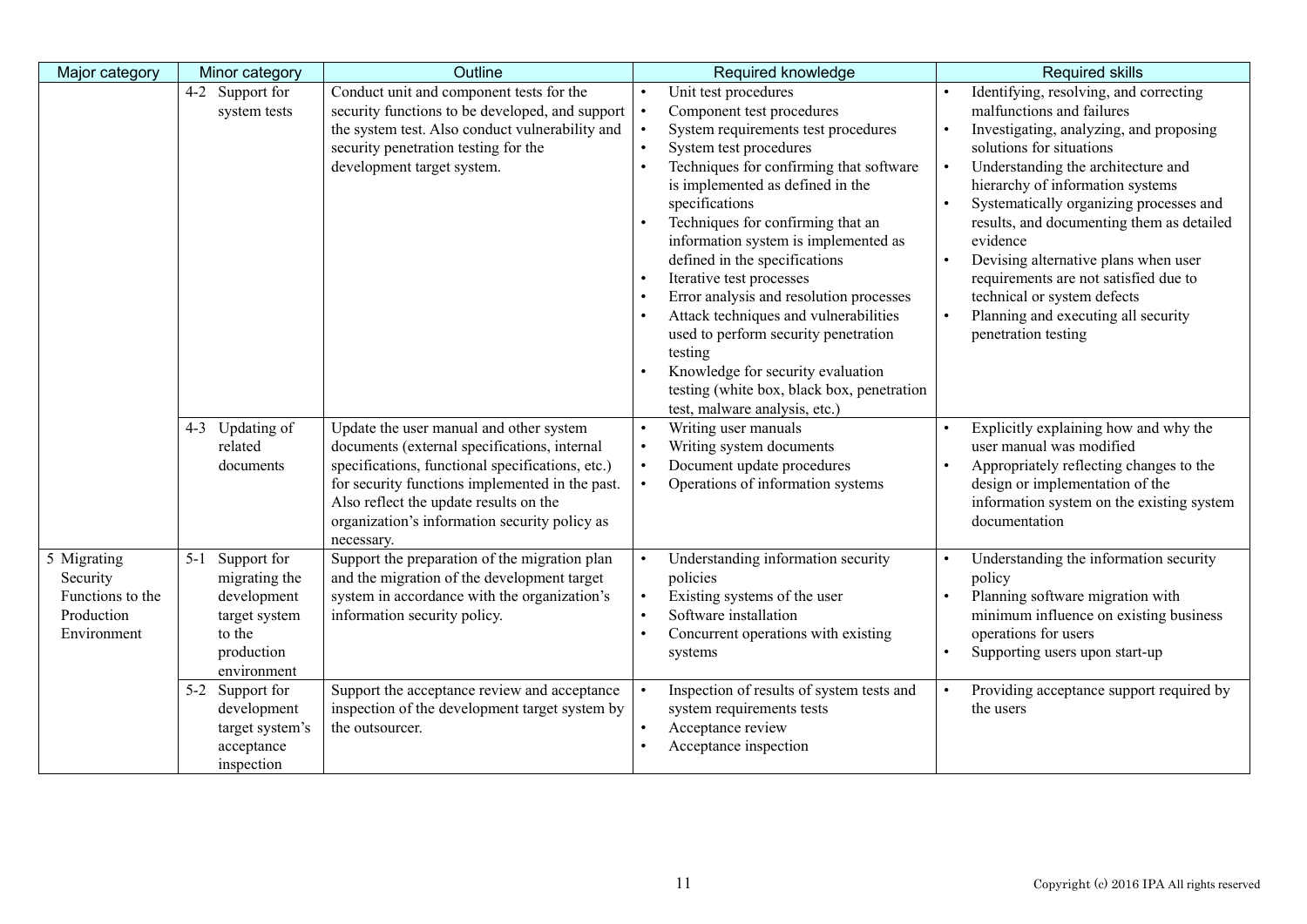| Major category                          | Minor category                                                     | Outline                                                                                                                                                                                                                                                                                                             | Required knowledge                                                                                                                                                                                                                                                                                                                                                                                        | <b>Required skills</b>                                                                                                                                                                                                                                                                                                                                                                                                                                                                                                                                    |
|-----------------------------------------|--------------------------------------------------------------------|---------------------------------------------------------------------------------------------------------------------------------------------------------------------------------------------------------------------------------------------------------------------------------------------------------------------|-----------------------------------------------------------------------------------------------------------------------------------------------------------------------------------------------------------------------------------------------------------------------------------------------------------------------------------------------------------------------------------------------------------|-----------------------------------------------------------------------------------------------------------------------------------------------------------------------------------------------------------------------------------------------------------------------------------------------------------------------------------------------------------------------------------------------------------------------------------------------------------------------------------------------------------------------------------------------------------|
|                                         | 5-3 Education,<br>training, and<br>support for<br>operators        | For the developed security functions, develop<br>and support the education and training<br>program for the system operators.                                                                                                                                                                                        | Software operation required by operators<br>External security diagnostic services<br>Security incidents and accidents<br>Network attacks<br>System log and access log                                                                                                                                                                                                                                     | Planning education, training, and support<br>in accordance with the operation capability<br>of the operators<br>Providing education, training, and support<br>to the operators<br>Analyzing the causes of security incidents<br>and accidents<br>Analyzing the system log and access log<br>Applying learned techniques to the<br>operations management of security<br>systems                                                                                                                                                                            |
|                                         | 5-4 System user<br>support                                         | Define the scope of user support and propose<br>specific support items. Place particular weight<br>on planning and conducting education and<br>training for the users, and on establishing and<br>supporting the help desk. Record the support<br>activity, clarify issues, and implement<br>solutions for them.    | Security incidents and accidents<br>Risks for IT assets<br>Company regulations and security policy<br>Documentation and archiving<br>Security tools<br>OS, application systems, and network<br>systems used by the users<br>Network configurations required by the<br>users<br>Information collection methods<br>Technology information, expertise, and<br>reference materials related to user<br>demands | Institutionalizing and documenting<br>expertise and results accumulated through<br>business practices<br>Describing maintenance procedures as an<br>overview<br>Recognizing, analyzing, and providing<br>solution to fulfill needs<br>Concisely and explicitly describing the<br>contents of education and training<br>Evaluating user capabilities and setting<br>appropriate education goals<br>Preparing environments for education and<br>training<br>Instructing and advising users in<br>accordance with their comprehension and<br>technical level |
| 6 Information<br><b>Security Review</b> | $6-1$<br>Security<br>review of the<br>development<br>target system | For each technology method and protocol<br>adopted by the development target system,<br>verify their safety and reliability from the<br>perspective of information security, confirm<br>their conformance with the organization's<br>information security policy, and provide<br>feedback to the review requesters. | Hardware<br>Software<br>Networking:<br>• Protocols<br>Topologies<br>• Routing<br>Operations management<br>Databases<br>Security:<br>Password and account management<br>Cryptography technology,<br>authentication technology, digital<br>signature technology, and PKI<br>• Malware (computer virus, spyware,                                                                                             | Accurately understanding the details of the<br>system architecture<br>Evaluating each computerization plan<br>candidate<br>Identifying core requirements for the<br>system architecture<br>Selecting technologies with considerations<br>for cost-effectiveness<br>Interpreting system requirements and<br>associating them with the system<br>architecture<br>Analyzing and constructing the logical<br>consistency of an information system<br>Understanding and resolving the essence<br>$\bullet$                                                     |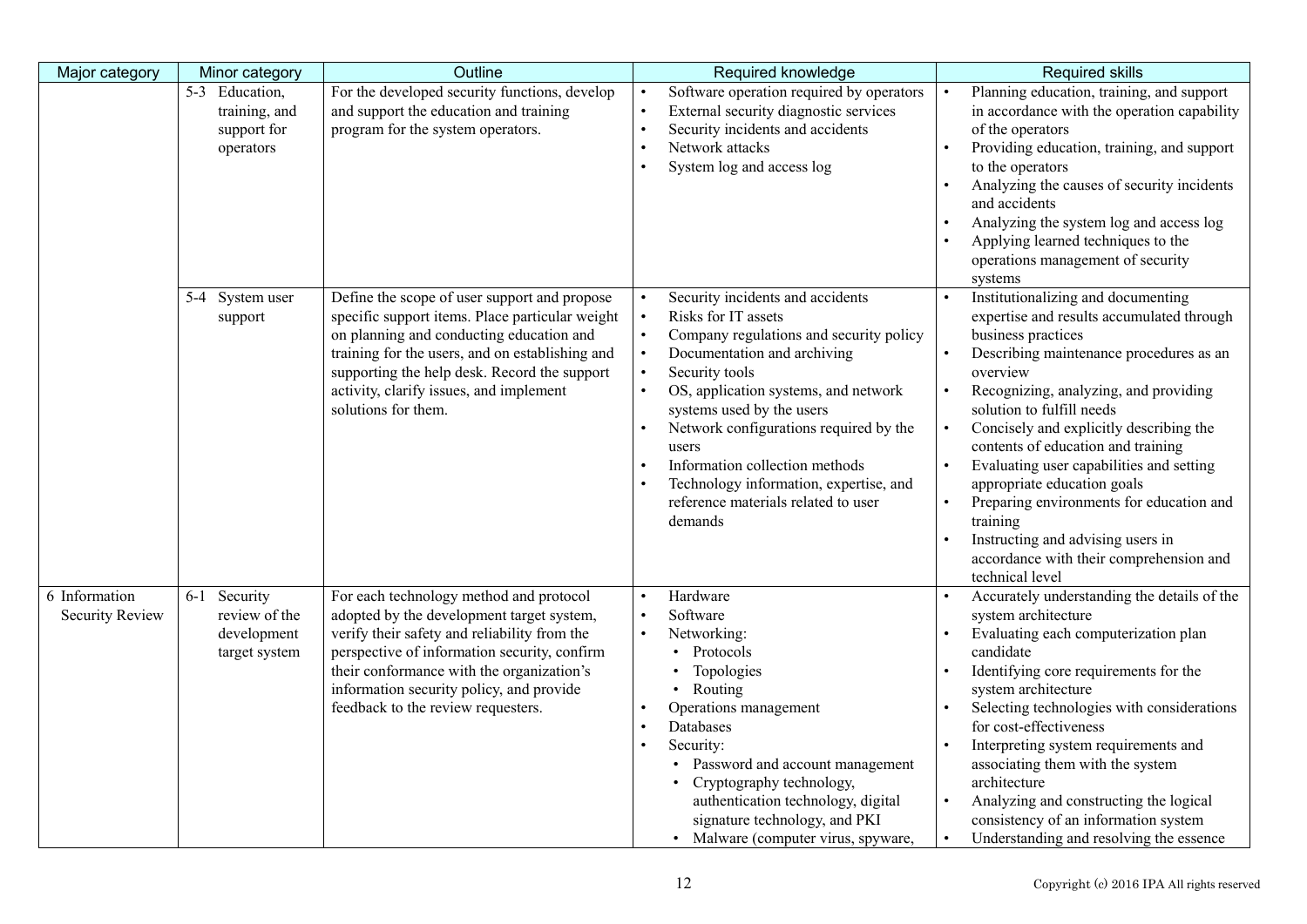| Major category | Minor category | Outline | Required knowledge                                                                                                                                                                                                                                                                                                                                                                                                                                                                                                                       | <b>Required skills</b>                                                                                       |
|----------------|----------------|---------|------------------------------------------------------------------------------------------------------------------------------------------------------------------------------------------------------------------------------------------------------------------------------------------------------------------------------------------------------------------------------------------------------------------------------------------------------------------------------------------------------------------------------------------|--------------------------------------------------------------------------------------------------------------|
|                |                |         | bot, worm, malicious adware, crack<br>tool, etc.) countermeasures<br>Application security measures<br>Database security measures<br>• Network security measures<br>• System security measures<br>• Physical security measures<br>Log management<br>$\bullet$<br>• Access control<br>• Privilege minimization<br>• Attack techniques (spoofing, tapping,<br>falsification, SQL injection, cross site<br>scripting, DoS/DDoS attacks,<br>phishing, social engineering, targeted<br>attack, ransomware, etc.)<br>Review methods<br>Feedback | of problems<br>Collecting information on a new attack<br>technique and evaluating the degree of<br>influence |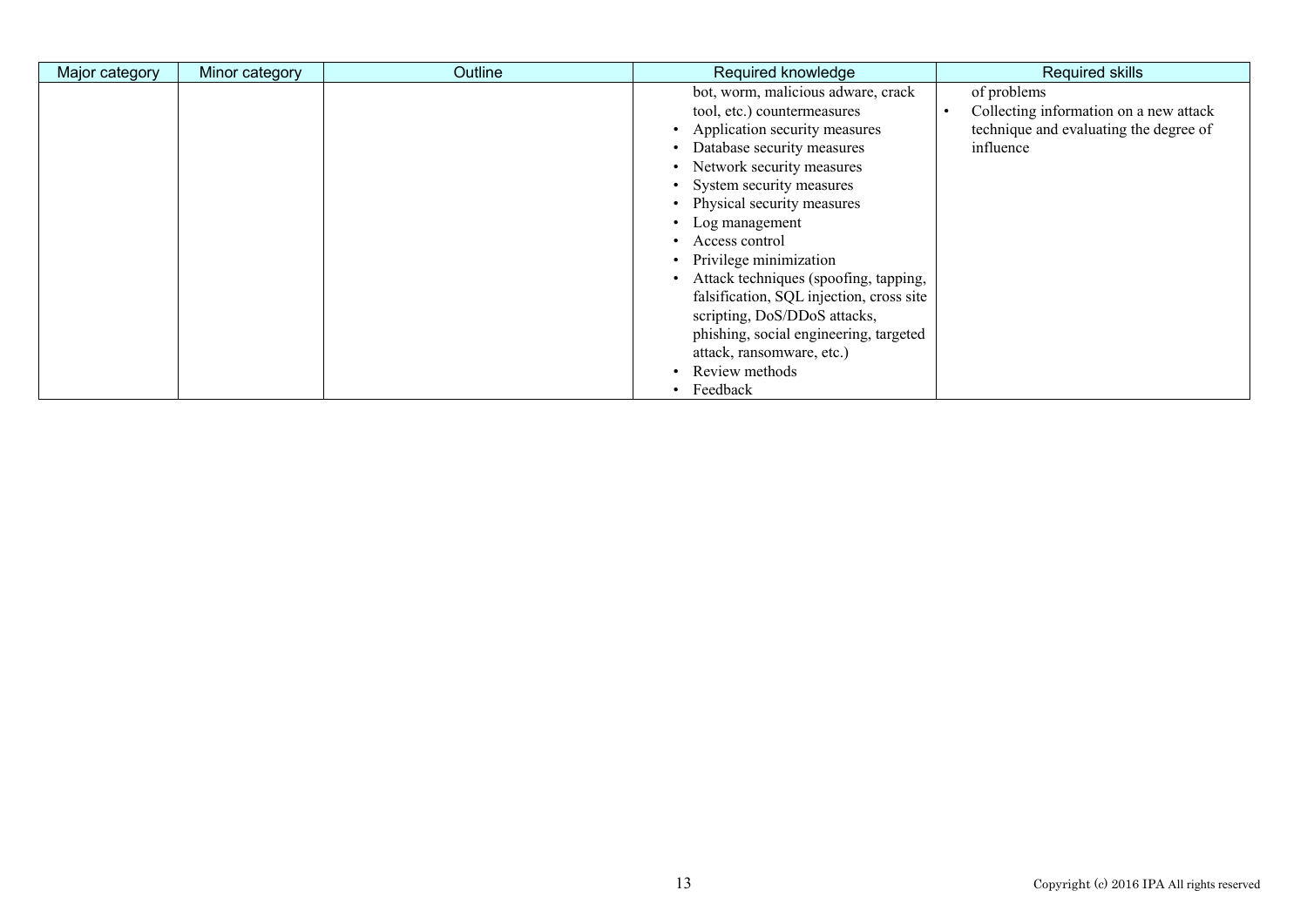| Outline<br>Major category<br>Minor category                                                                                                                                                                                                                                                                                                                                                                                                                                                                                                                                               | Required knowledge                                                                                                                                                                                                                                                                                                                                                                                                                                                                                                                                                                                                                                                                                                                                                                                                                                                                                                                                                                                                                                                                                                                                                                                                             | <b>Required skills</b>                                                                                                                                                                                                                                                                                                                                                                                 |
|-------------------------------------------------------------------------------------------------------------------------------------------------------------------------------------------------------------------------------------------------------------------------------------------------------------------------------------------------------------------------------------------------------------------------------------------------------------------------------------------------------------------------------------------------------------------------------------------|--------------------------------------------------------------------------------------------------------------------------------------------------------------------------------------------------------------------------------------------------------------------------------------------------------------------------------------------------------------------------------------------------------------------------------------------------------------------------------------------------------------------------------------------------------------------------------------------------------------------------------------------------------------------------------------------------------------------------------------------------------------------------------------------------------------------------------------------------------------------------------------------------------------------------------------------------------------------------------------------------------------------------------------------------------------------------------------------------------------------------------------------------------------------------------------------------------------------------------|--------------------------------------------------------------------------------------------------------------------------------------------------------------------------------------------------------------------------------------------------------------------------------------------------------------------------------------------------------------------------------------------------------|
| Support the establishment of the security<br>7-1 Support for<br>Security<br>establishment<br>management structure and management rules<br>Management<br>for system operations, based on the<br>Support for<br>of the security<br>Operation of an<br>organization's information security policy.<br>management<br>Information<br>Also, support the information security<br>structure<br>manager in establishing and executing<br>System<br>technical protective measures against security<br>penetrations. Further, support the preparation<br>of a security education plan for the users. | Security requirements<br>$\bullet$<br>Contingency plans and business<br>$\bullet$<br>continuity plans<br>Potential risks<br>Security intrusion cases<br>Security measure technologies and<br>implementation cases<br>Cost of security measure techniques<br>Hardware<br>Software<br>Networking:<br>• Protocols<br>Topologies<br>Routing<br>Operations management<br>Databases<br>Security:<br>• Password and account management<br>Cryptography technology,<br>authentication technology, digital<br>signature technology, and PKI<br>Malware (computer virus, spyware,<br>bot, worm, malicious adware, crack<br>tool, etc.) measures<br>Application security measures<br>Database security measures<br>Network security measures<br>System security measures<br>Physical security measures<br>Log management<br>Access control<br>Privilege minimization<br>Attack techniques (spoofing, tapping,<br>falsification, SQL injection, cross site<br>scripting, DoS/DDoS attacks,<br>phishing, social engineering, targeted<br>attack, ransomware, etc.)<br>Supply chain risk<br>Information security education<br>User security management<br>Security management in system<br>development (offshore development<br>environment) | Identifying possible security intrusion<br>within the organization<br>Understanding the organization's<br>information security policy, as well as<br>security integrated into the information<br>system<br>Calculating the cost-effectiveness of<br>security measures<br>Supporting the planning of physical<br>security measures, technical security<br>measures, and management security<br>measures |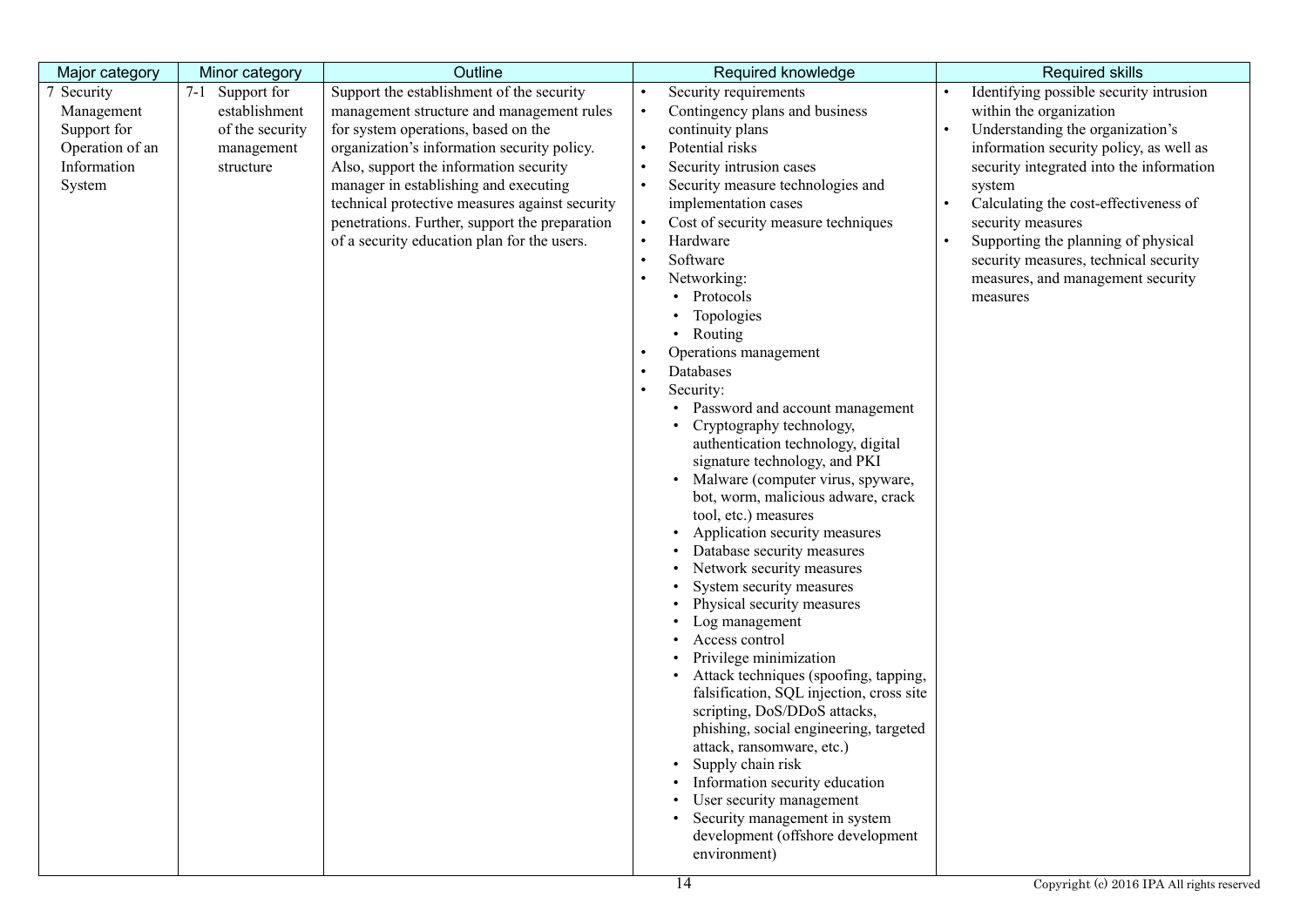| Major category | Minor category         | Outline                                         | Required knowledge                        | <b>Required skills</b>                       |
|----------------|------------------------|-------------------------------------------------|-------------------------------------------|----------------------------------------------|
|                | Support for<br>$7 - 2$ | Collect and analyze security intrusion          | Types and characteristics of security     | Distinguishing signs of security intrusion   |
|                | security               | monitoring information, and report to the       | intrusion                                 | Discovering or predicting serious attacks    |
|                | intrusion              | information security manager. Attach security   | Security intrusion detection technologies | from subtle traces                           |
|                | monitoring and         | information, such as "new type of computer      | Past security intrusion cases             | Determining whether a sign of security       |
|                | situational            | virus" and "security measure case studies" to   | Implementation of security intrusion      | intrusion will actually result in a security |
|                | analyses               | the report.                                     | countermeasures                           | intrusion                                    |
|                |                        |                                                 | Monitoring of information system usage    | Determining the severity of a security       |
|                |                        |                                                 | Vulnerability check tools                 | intrusion                                    |
|                |                        |                                                 | Exceptions in operational procedures      | Determining the influence of a security      |
|                |                        |                                                 | Communication and responsibility          | intrusion on the business                    |
|                |                        |                                                 | structures of organizations               | Discovering and preventing abuse of          |
|                |                        |                                                 | Disclosure of accidents                   | loopholes in operational procedures          |
|                |                        |                                                 | Information security policies             | Promptly discovering security violations     |
|                |                        |                                                 | Risk analysis results and importance of   | Analyzing the system log and access log      |
|                |                        |                                                 | IT assets                                 |                                              |
|                |                        |                                                 | Information systems and network           |                                              |
|                |                        |                                                 | systems                                   |                                              |
|                |                        |                                                 | System operations                         |                                              |
|                |                        |                                                 | Analysis of security monitoring data      |                                              |
|                |                        |                                                 | Accident cause investigation procedures   |                                              |
|                |                        |                                                 | Digital forensics                         |                                              |
|                | $7 - 3$<br>Support for | Support periodical analysis and evaluation of   | Security attack tools                     | Collecting vulnerability information and     |
|                | confirmation of        | security strength through vulnerability tests   | Vulnerability                             | security information continuously            |
|                | the security           | and security penetration tests. If any issue is | Security recommendations                  | Practicing network attacks                   |
|                | strength               | found, plan measures for strength               | Security function verification or         | Confirming the security strength using       |
|                |                        | improvement.                                    | vulnerability check tools                 | various attack tools                         |
|                |                        |                                                 | Information system and network system     | Promptly taking measures against             |
|                |                        |                                                 | architectures                             | discovered vulnerabilities                   |
|                |                        |                                                 | Network attacks                           |                                              |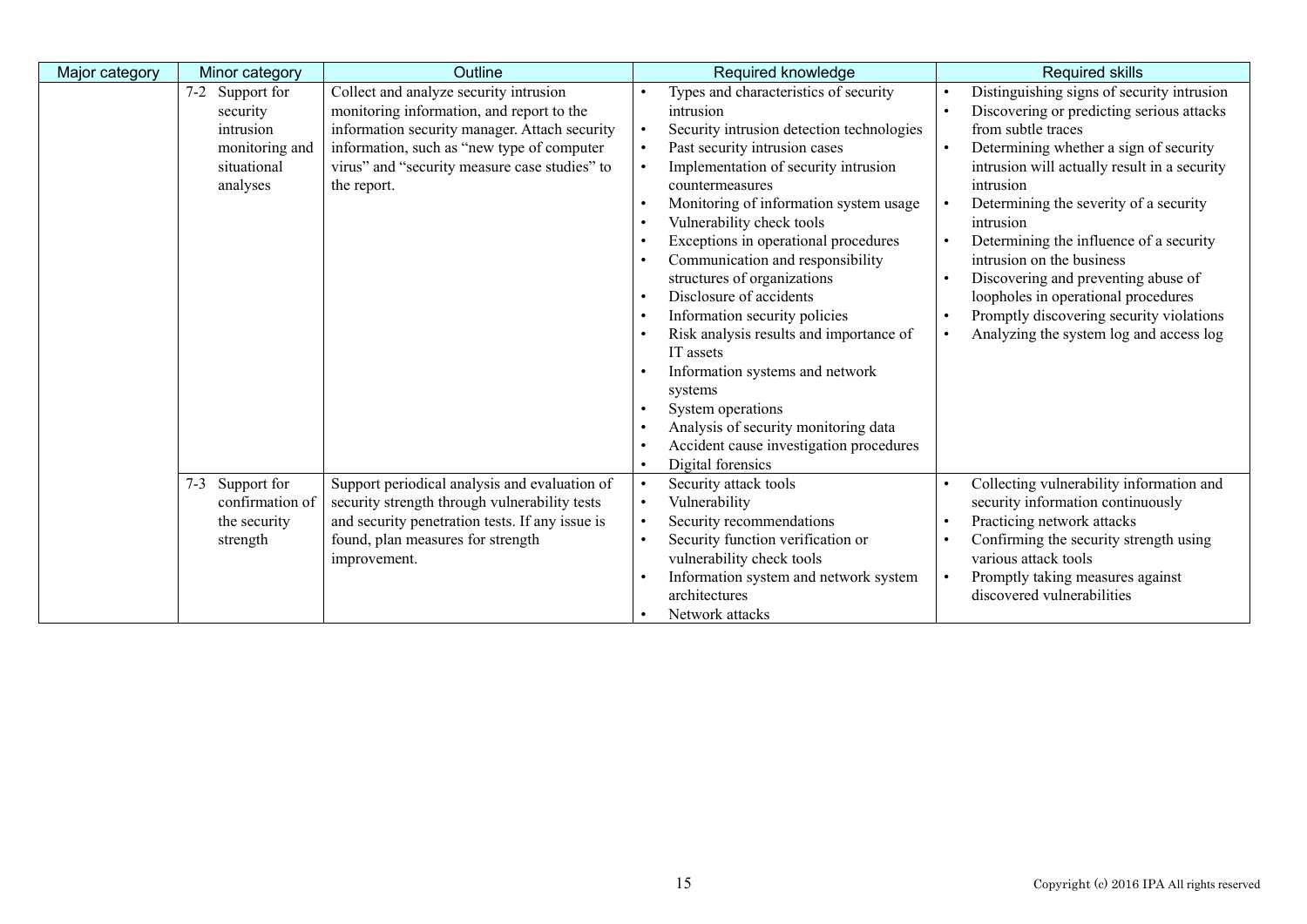| Major category | Minor category                                              | Outline                                                                                                                                                                                                                                                                                                                                                                                                                                                                                                                                                                                                                                                                                                     | Required knowledge                                                                                                                                                                                    | <b>Required skills</b>                                                                                                                                                                                                                                                                                                                                                                                                                                                                                                                                         |
|----------------|-------------------------------------------------------------|-------------------------------------------------------------------------------------------------------------------------------------------------------------------------------------------------------------------------------------------------------------------------------------------------------------------------------------------------------------------------------------------------------------------------------------------------------------------------------------------------------------------------------------------------------------------------------------------------------------------------------------------------------------------------------------------------------------|-------------------------------------------------------------------------------------------------------------------------------------------------------------------------------------------------------|----------------------------------------------------------------------------------------------------------------------------------------------------------------------------------------------------------------------------------------------------------------------------------------------------------------------------------------------------------------------------------------------------------------------------------------------------------------------------------------------------------------------------------------------------------------|
|                | 7-4 Support for<br>security<br>intrusion<br>countermeasures | Provide technical support to find security<br>intrusion, such as unauthorized intrusion,<br>through analysis of the system log, system<br>error log, alarm records, and traffic patterns, as<br>well as system integrity checks.<br>Investigate the situation and scope of damage<br>due to security intrusion, and evaluate the<br>amount of loss. Collect security information<br>and various information related to intrusions,<br>system log, access log, etc. to support the<br>identification of the cause of the breach.<br>Investigate and propose a permanent<br>prevention measure to prevent reoccurrence of<br>similar security intrusion. Support<br>reconstruction of the system as required. | Network architectures, topologies,<br>hardware, and software<br>Monitoring procedures<br>Intrusion detection tools<br>Response to security intrusion<br>Vulnerability and security patches<br>Malware | Taking appropriate measures against<br>security intrusion<br>Utilizing network monitoring tools and<br>intrusion detection tools<br>Utilizing vaccination tools<br>Selecting appropriate measures based on<br>the causes of an accident<br>Determining the urgency and recovery plan<br>for an accident quickly<br>Taking adequate initial action<br>Determining the priority of action to be<br>taken depending on the importance of each<br>IT asset<br>Contacting JPCERT/CC or IPA to take<br>appropriate action<br>Recording and reporting facts correctly |
|                | 7-5 Support for<br>security<br>evaluation                   | Collect the latest information related to threats,<br>vulnerabilities, and intrusion, and evaluate the<br>system's vulnerability and conformance to the<br>information security policy.                                                                                                                                                                                                                                                                                                                                                                                                                                                                                                                     | Vulnerability information, security<br>recommendations, and security patch<br>information<br>Security test items<br>External security diagnostic services<br>System audits (for security)             | Thoroughly collecting information<br>concerning threats, vulnerabilities, and<br>intrusion<br>Judging the quality of external services                                                                                                                                                                                                                                                                                                                                                                                                                         |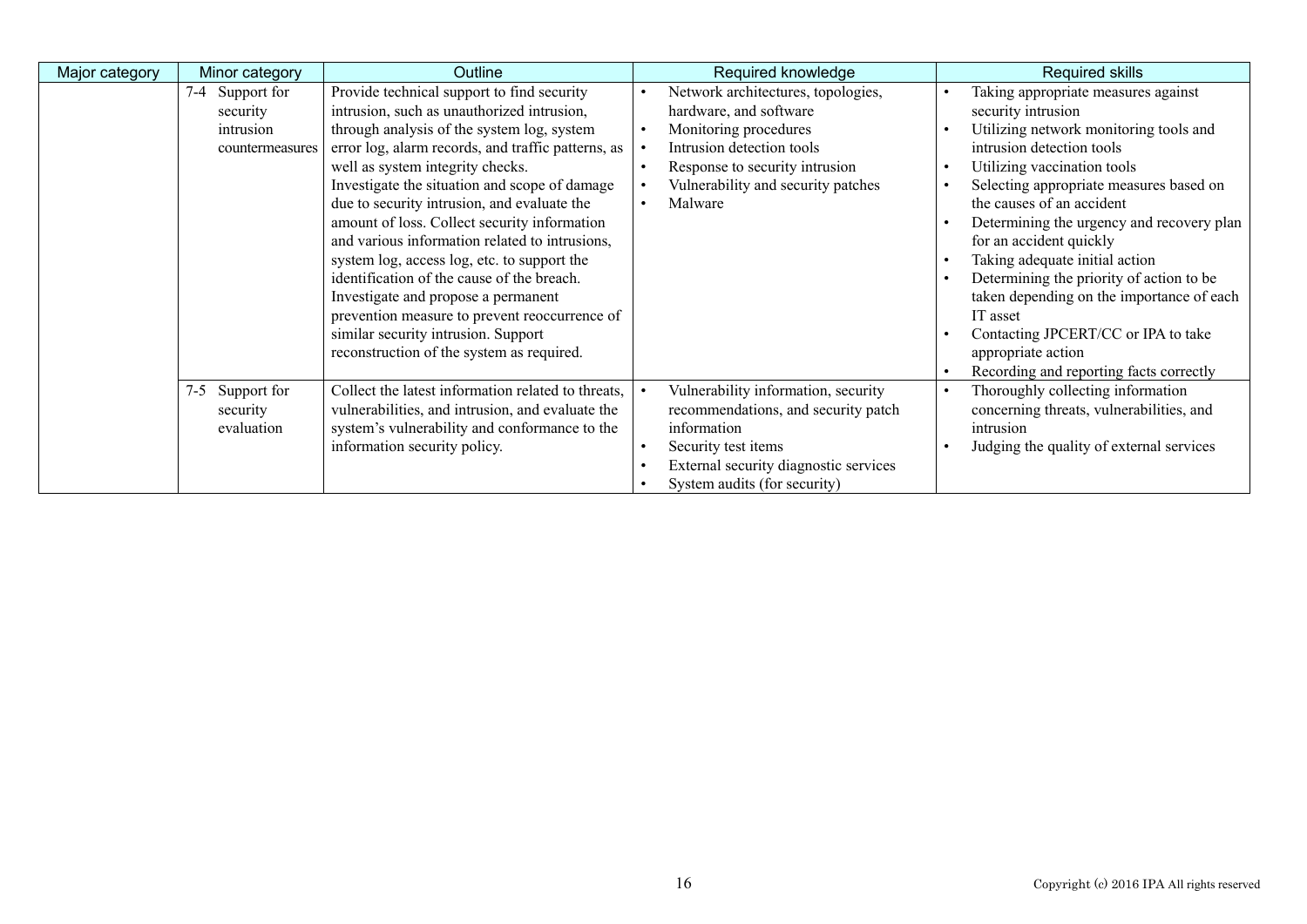| Major category        | Minor category | Outline                                            | Required knowledge                                                       | <b>Required skills</b>                         |
|-----------------------|----------------|----------------------------------------------------|--------------------------------------------------------------------------|------------------------------------------------|
| 8 Management of a     | 8-1 Management | At each stage of the information system's          | Risk factors                                                             | Estimating and evaluating an amount of         |
| Development           | of development | lifecycle, including planning, requirements        | Cost calculation for security measures                                   | loss of IT assets (including values of lost    |
| Project <sup>2)</sup> | lifecycles     | definition, development and procurement, and       | Risk management                                                          | assets, cost for investigating the cause, cost |
|                       |                | operations and maintenance, take effective         | Leakage of confidential information                                      | for restoration, and cost for social           |
|                       |                | security measures to maintain the security of      | Business continuity management                                           | explanation)                                   |
|                       |                | the development project. Measures include the      | Management procedures for confidential                                   | Determining the storage method for             |
|                       |                | following: identification and categorization of    | information                                                              | backup data and security monitoring data       |
|                       |                | effects due to loss of confidentiality, integrity, | Hardware                                                                 | Creating procedures for use in the actual      |
|                       |                | and availability during development;               | Software                                                                 | operations of the security system based on     |
|                       |                | investigation of requirements from the             | Networks                                                                 | the information security measures criteria     |
|                       |                | viewpoint of information security policy for       | Operations management                                                    | Rationally organizing risks and                |
|                       |                | the development target system; investigation       | Databases                                                                | countermeasures                                |
|                       |                | of costs; development of an information            | Security:<br>$\bullet$                                                   |                                                |
|                       |                | security maintenance plan (configuration           | Password and account management                                          |                                                |
|                       |                | management, emergency response, education,         | Cryptography technology,                                                 |                                                |
|                       |                | risk assessment, etc.); development of a           | authentication technology, digital                                       |                                                |
|                       |                | detailed management plan; evaluation of            | signature technology, and PKI                                            |                                                |
|                       |                | information security (evaluation of the            | • Malware (computer virus, spyware,                                      |                                                |
|                       |                | effectiveness of the management plan);             | bot, worm, malicious adware, crack                                       |                                                |
|                       |                | continuous monitoring; disposal of storage         | tool, etc.) countermeasures                                              |                                                |
|                       |                | media, disposal of hardware and software; etc.     | • Application security measures                                          |                                                |
|                       |                |                                                    | Database security measures                                               |                                                |
|                       |                |                                                    | Network security measures                                                |                                                |
|                       |                |                                                    | System security measures                                                 |                                                |
|                       |                |                                                    | Physical security measures                                               |                                                |
|                       |                |                                                    | Log management                                                           |                                                |
|                       |                |                                                    | Access control                                                           |                                                |
|                       |                |                                                    | Privilege minimization                                                   |                                                |
|                       |                |                                                    | Attack techniques (spoofing, tapping,                                    |                                                |
|                       |                |                                                    | falsification, SQL injection, cross site<br>scripting, DoS/DDoS attacks, |                                                |
|                       |                |                                                    |                                                                          |                                                |
|                       |                |                                                    | phishing, social engineering, targeted<br>attack, ransomware, etc.)      |                                                |
|                       |                |                                                    | Document control                                                         |                                                |
|                       |                |                                                    | Backup tools                                                             |                                                |
|                       |                |                                                    | Risk assessment                                                          |                                                |
|                       |                |                                                    | <b>Education</b> plans                                                   |                                                |
|                       |                |                                                    | Configuration management                                                 |                                                |
|                       |                |                                                    | Emergency countermeasures                                                |                                                |
|                       |                |                                                    | Disposal of storage media                                                |                                                |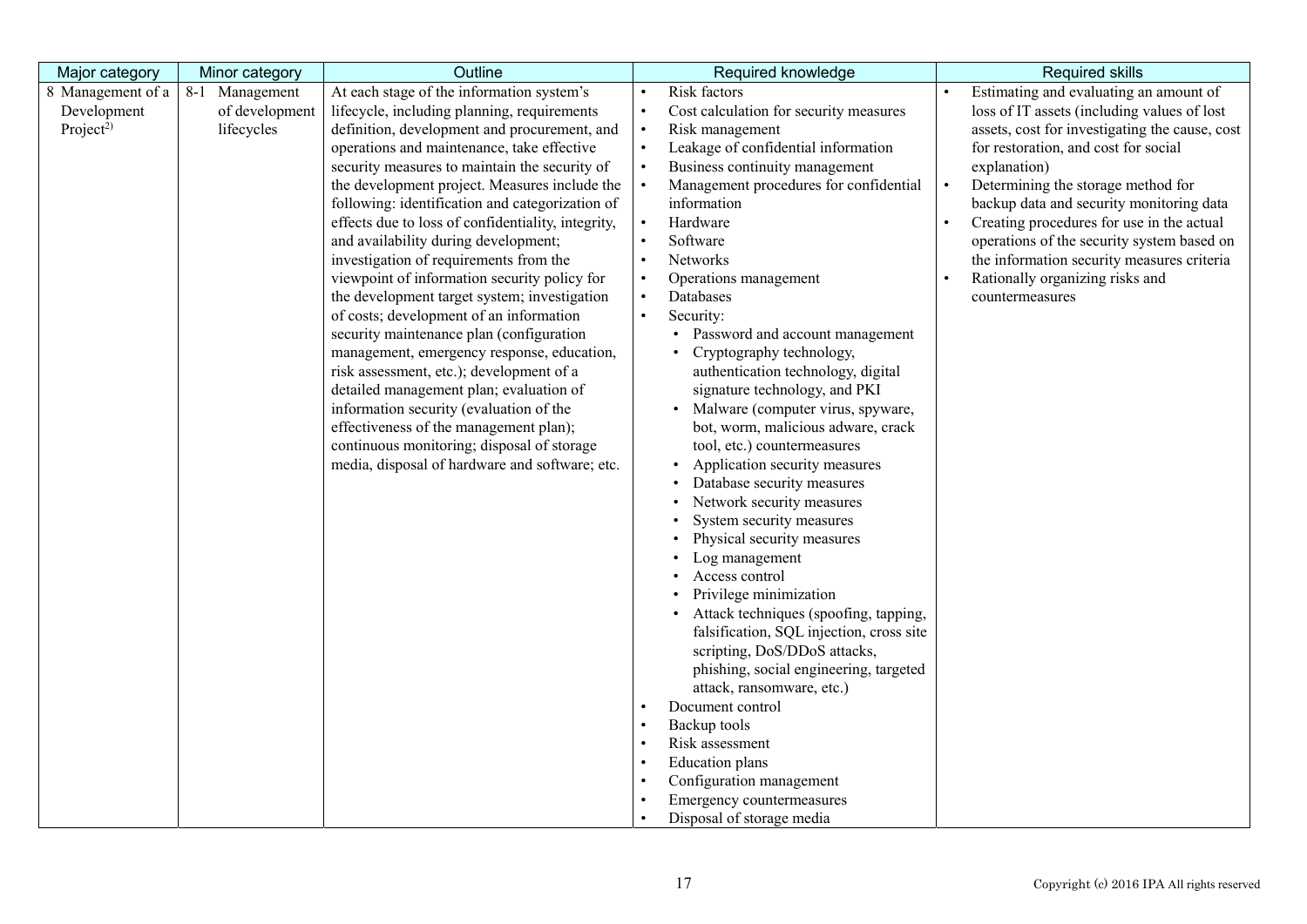| Major category | Minor category                            | Outline                                                                                                                                                                                                                                                                                                  | Required knowledge                                                                                                                                                                                                                                                                                                                                                             | <b>Required skills</b>                                                                                                                                                                                                                                                                                                                                                                                                                                                          |
|----------------|-------------------------------------------|----------------------------------------------------------------------------------------------------------------------------------------------------------------------------------------------------------------------------------------------------------------------------------------------------------|--------------------------------------------------------------------------------------------------------------------------------------------------------------------------------------------------------------------------------------------------------------------------------------------------------------------------------------------------------------------------------|---------------------------------------------------------------------------------------------------------------------------------------------------------------------------------------------------------------------------------------------------------------------------------------------------------------------------------------------------------------------------------------------------------------------------------------------------------------------------------|
|                | 8-2 Handling of<br>security<br>violations | Monitor and record system usage, system log,<br>access log, alarms, and traffic patterns under<br>the system environment used for the<br>development project, and detect security<br>violations.                                                                                                         | Preparation of emergency response<br>manuals<br>Failure recovery plans and recovery<br>measures<br>Collection of vulnerability information<br>Security intrusion reporting agencies<br>Digital forensics<br>Unauthorized access countermeasures<br>Incident handling<br>Malware (computer virus, spyware, bot,<br>worm, malicious adware, crack tool, etc.)<br>countermeasures | Discovering or predicting serious attacks<br>from subtle traces<br>Appropriately warning security violators<br>Giving priorities to actions based on the<br>significance of IT assets<br>Recording the details of an accident<br>$\bullet$<br>Determining the urgency and recovery plan<br>for an accident in a short time<br>Promptly taking measures against a<br>discovered vulnerability<br>Carefully investigating and analyzing<br>$\bullet$<br>network attack situations |
|                | 8-3 Application of<br>security<br>patches | Support application of security patches for<br>hardware, firmware, and software (in<br>particular, OS, antivirus software, virus<br>signature files, etc.) used in the development<br>project.                                                                                                           | Vulnerability information disclosing<br>agencies<br>Security patch application procedures<br>$\bullet$<br>Backups and restorations<br>Firmware update techniques<br>Hardware and software license<br>agreements<br>Hardware and software vendor support                                                                                                                        | Selecting required patch information for<br>hardware, software, and networks<br>Applying patches (including firmware<br>$\bullet$<br>update in hardware) without causing a fault                                                                                                                                                                                                                                                                                                |
|                | 8-4 Control of<br>system<br>documents     | Control documents created and used in the<br>project to prevent leakage of confidential<br>development information and customer data<br>(including personal data), etc.                                                                                                                                  | Review procedures<br>Digitization of paper files<br>Access control<br>Clear desk and clear screen<br>$\bullet$<br>Document control<br>Configuration management<br>Storage media<br>Backup tools<br>Leakage of confidential information                                                                                                                                         | Creating backup procedures<br>Determining the storage method for<br>backup data<br>Documenting and informing users of the<br>management rules                                                                                                                                                                                                                                                                                                                                   |
|                | 8-5 People<br>management                  | Take deterrent, prevention, detection, and<br>recovery measures to prevent fraudulent<br>conducts by project members. Clarify and<br>acknowledge the responsibility of each<br>member for information security. Provide<br>appropriate information security education to<br>prevent fraudulent conducts. | Security education<br>$\bullet$<br>People management techniques<br>$\bullet$<br><b>Employment agreements</b><br>Office regulations<br>Nondisclosure agreements<br>Privacy policy and personal data<br>$\bullet$<br>protection<br>External security education services<br>$\bullet$                                                                                             | Promoting conformity to the rules<br>$\bullet$<br>Precisely and concisely describing the<br>contents of education and training<br>Evaluating the educational and training<br>needs and user capabilities, and setting<br>appropriate education goals<br>Appropriately assigning security<br>responsibilities<br>Detecting and identifying fraudulent<br>conducts                                                                                                                |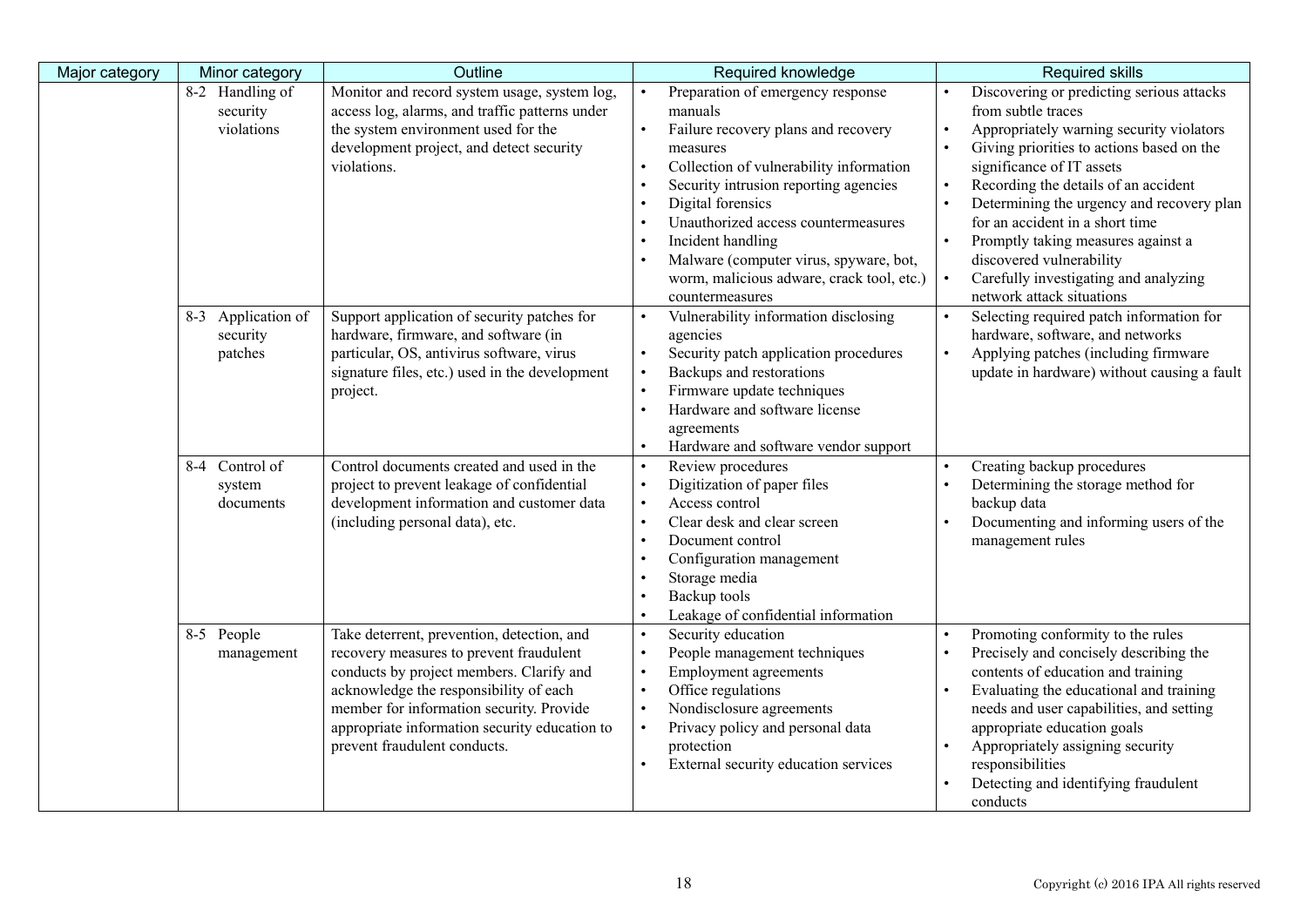| Major category                                         | Minor category                                                                       | Outline                                                                                                                                                                                                                                                                                                    | Required knowledge                                                                                                                                                                                                                                                                                                                                                                                                                                                                                                                                                                                                          | Required skills                                                                                                                                                                                                                                                                                             |
|--------------------------------------------------------|--------------------------------------------------------------------------------------|------------------------------------------------------------------------------------------------------------------------------------------------------------------------------------------------------------------------------------------------------------------------------------------------------------|-----------------------------------------------------------------------------------------------------------------------------------------------------------------------------------------------------------------------------------------------------------------------------------------------------------------------------------------------------------------------------------------------------------------------------------------------------------------------------------------------------------------------------------------------------------------------------------------------------------------------------|-------------------------------------------------------------------------------------------------------------------------------------------------------------------------------------------------------------------------------------------------------------------------------------------------------------|
| 9 Support for<br>Information<br>Security<br>Management | $9-1$<br>Support for<br>development of<br>the information<br>security policy         | Provide technical support for evaluation of<br>information assets, recognition of threats,<br>identification of risks, summarization and<br>investigation of countermeasures, and<br>evaluation of risks, with respect to<br>development or revision of the organization's<br>information security policy. | Organization's information security<br>policy<br>Organization's management strategy and<br>business strategy<br>Organization's information security<br>management system<br>Business continuity management<br>Internal control                                                                                                                                                                                                                                                                                                                                                                                              | Embodying the business strategy and<br>business plan in an information security<br>policy<br>Analyzing the issues of information<br>$\bullet$<br>security activities from the viewpoint of<br>business continuity                                                                                           |
|                                                        | 9-2 Support for<br>development of<br>information<br>security<br>measures<br>criteria | Provide technical support to create information<br>security rules for organization's general<br>activities, in order to support development or<br>revision of the organization's basic<br>information security measures criteria.                                                                          | Information security policy<br>Information security measures criteria<br>$\bullet$<br>Organizational rule system<br>Laws, regulations, or guidelines and legal<br>procedures<br>Employment agreements<br>Office regulations<br>Nondisclosure agreements<br>Privacy policy and personal data<br>protection<br>Risk management<br>$\bullet$<br>Leakage of confidential information<br>Business continuity management<br>Management procedures for confidential<br>information<br>Actual security incidents and accidents<br>Preparation and updating of standards<br>Document control and document<br>modification procedures | Appropriately supporting the preparation<br>of standards on measures<br>Continuously collecting information<br>$\bullet$<br>concerning actual security incidents and<br>accidents<br>Continuously collecting laws, regulations,<br>guidelines, rules, and standards with<br>respect to information security |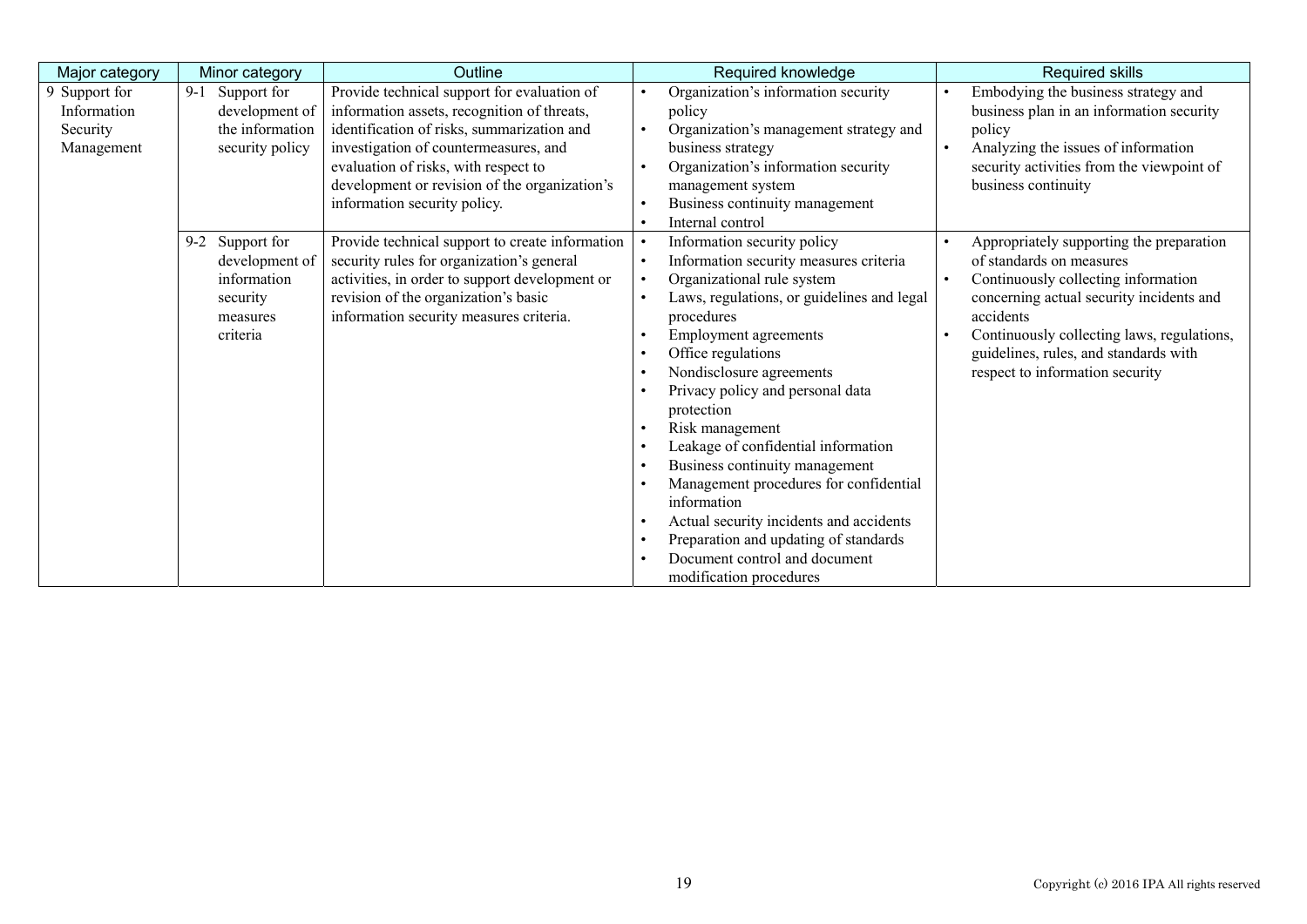| Major category | Minor category  | Outline                                   | Required knowledge                        | <b>Required skills</b>                     |
|----------------|-----------------|-------------------------------------------|-------------------------------------------|--------------------------------------------|
|                | 9-3 Support for | Provide technical support on information  | Security incidents and accidents          | Collecting information concerning security |
|                | review of       | security review through collection and    | Vendor information and security research  | technologies                               |
|                | information     | evaluation of technology information,     | agency information                        | Evaluating and selecting vulnerability     |
|                | security        | summarization and analysis of operational | Techniques, procedures, and practices for | information and security technologies      |
|                |                 | issues, summarization and analysis of     | information collection                    | related to the information system and      |
|                |                 | technical issues, and summarization and   | Information systems, network              | network                                    |
|                |                 | analysis of new risks, with respect to    | configurations, and operations of         | Creating a questionnaire form for          |
|                |                 | organization's information security.      | organizations                             | operations on information security, and    |
|                |                 |                                           |                                           | making a questionnaire survey              |
|                |                 |                                           |                                           | Analyzing issues with the information      |
|                |                 |                                           |                                           | security policy (guidelines and standards) |
|                |                 |                                           |                                           | in the operations of the system and        |
|                |                 |                                           |                                           | network based on the summarized results    |
|                |                 |                                           |                                           | of the questionnaire survey                |
|                |                 |                                           |                                           | Supporting information security policy     |
|                |                 |                                           |                                           | revisions for addressing the analyzed      |
|                |                 |                                           |                                           | issues                                     |
|                |                 |                                           |                                           | Supporting preparation of reports on       |
|                |                 |                                           |                                           | management decisions required for          |
|                |                 |                                           |                                           | addressing the analyzed issues             |

Notes<sup>1</sup> A risk acceptance standard is a criteria used as a reference for evaluating the importance of a risk. It includes factors, such as costs involved, legal requirements, socioeconomic and environmental aspects, and priority amongst persons concerned and assessments.

<sup>2</sup> In addition to the tasks listed above, management of a development project also includes security management support tasks for information system operations.